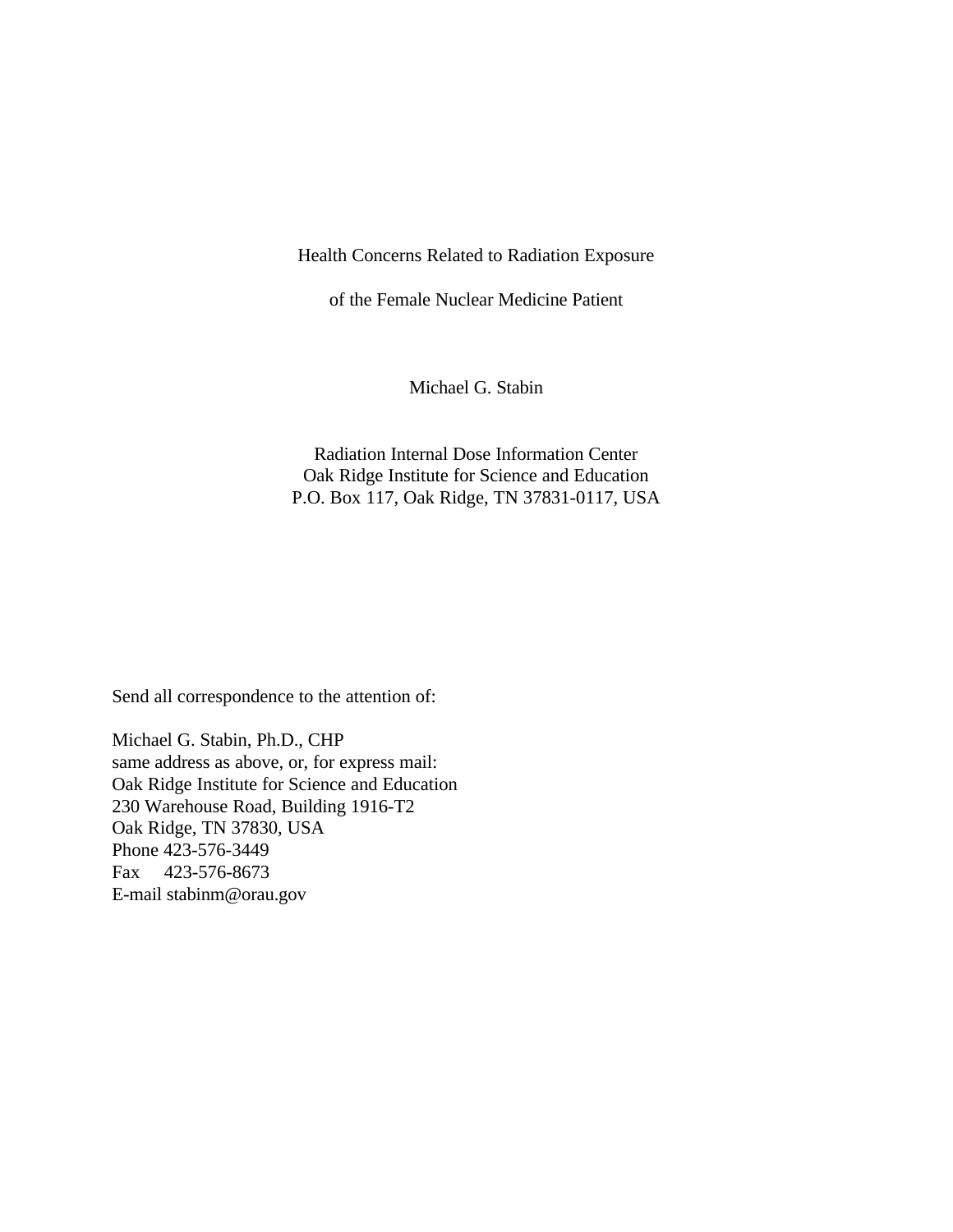Running Title: Radiation Exposure of the Female Nuclear Medicine Patient

Keywords: Radiation Radiation Dosimetry Internal Dosimetry Nuclear Medicine Women's Health Issues

Abbreviations: ED: Effective Dose EDE: Effective Dose Equivalent ICRP: International Commission on Radiological Protection RIDIC: Radiation Internal Dose Information Center USNRC: United States Nuclear Regulatory Commission

# ACKNOWLEDGEMENTS

This work was performed for the U.S. DOE under contract DE-AC05-76OR00033, for the U.S. FDA under Interagency Agreement No. FDA 224-75-3016, DOE 40-286-71, and for the U.S. NRC under Interagency Agreement No. 1886-0924-A1.

The submitted manuscript has been authored by a contractor of the U.S. Government under contract DE-AC05-76OR00033. Accordingly, the U.S. Government retains a nonexclusive, royalty-free license to publish or reproduce the published form of the contribution, or allow others to do so, for U.S. Government purposes.

The figures cited in the text of this document are not included in the version that can be downloaded from the RIDIC web page.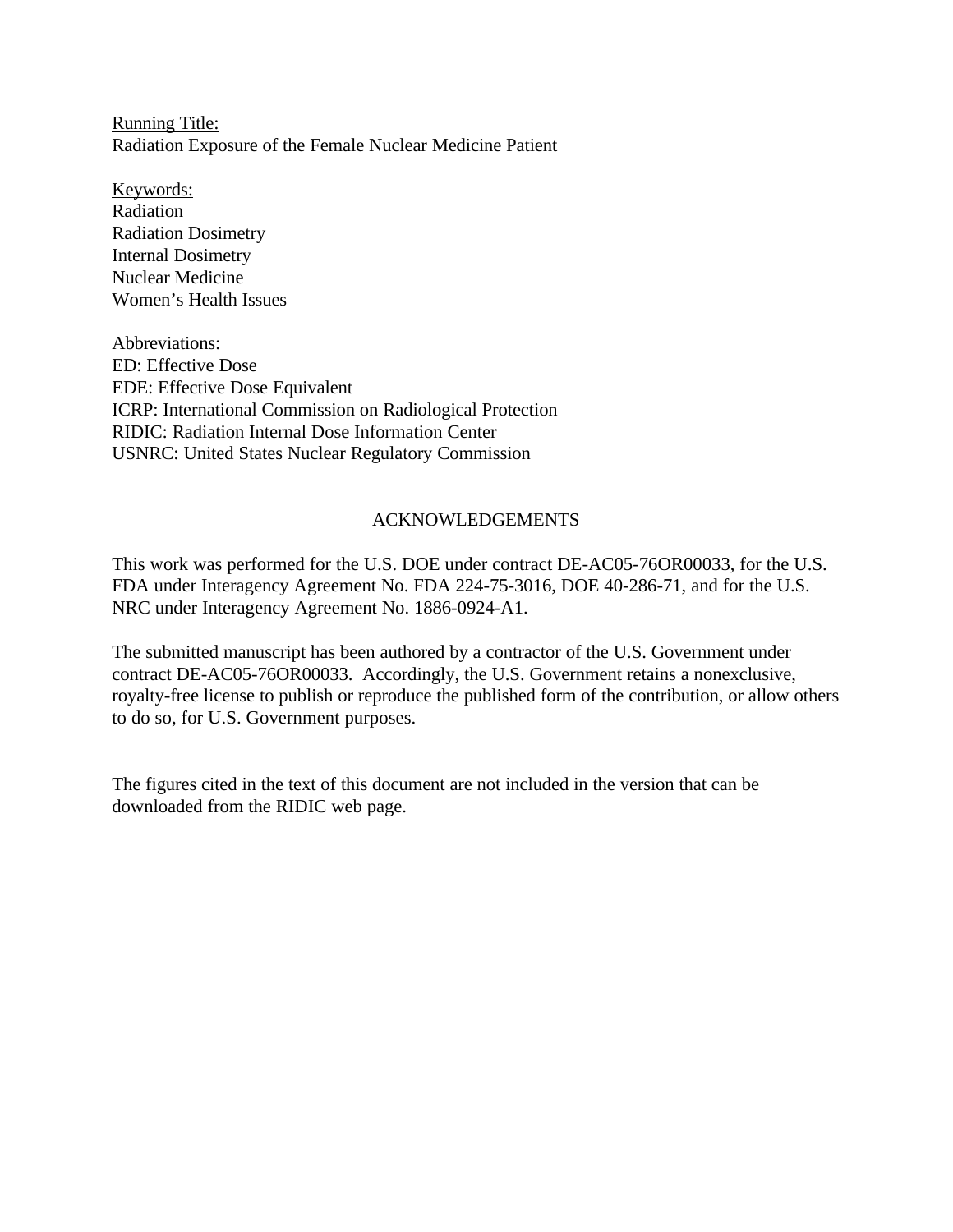## **ABSTRACT**

The female nuclear medicine patient brings special concerns to the evaluation of radiation dose and risk in nuclear medicine. In general, her overall body size and organ sizes are smaller than those of her male counterpart (thus her radiation doses will be higher, given the same amounts of administered activity and similar biokinetics); her gonads are inside of her body instead of outside, and are located nearer to several organs often important as source organs in internal dosimetry (urinary bladder, liver, kidneys, intestines); her risk of breast cancer is significantly higher than that of her male counterpart; and in the case of pregnancy, exposure of the embryo/fetus and of the nursing infant bring special concerns to the analysis. In this study, all of these concerns are addressed through a comparative study of radiation doses for males and females over a large number  $(\sim 60)$  of nuclear medicine studies, and through a study of what is known about radiation dosimetry in pregnancy and breast feeding. It was found that women's critical organ doses and effective doses (as defined in ICRP 60) are about 25% higher than for men, across all of these studies. Women's gonad doses, however, may be as much as factors of 10-30 higher than in men, although differences of a factor of 2-3 are common. Many radiopharmaceuticals are administered to women of childbearing age, however, very little is known about how much activity may cross the placenta, and the subsequent biokinetics in the fetus. Nonetheless, dose estimates are provided at four stages of pregnancy (early, 3 months', 6 months' and 9 months' gestation) for a large number of radiopharmaceuticals, whether or not quantitative estimates of placental crossover can be made. Many radiopharmaceuticals are also excreted in the breast milk of nursing mothers; through an analysis of the observed kinetics of these pharmaceuticals and an assumed dose limit of 1 mSv (effective dose equivalent) to the infant, breast feeding interruption schedules are suggested.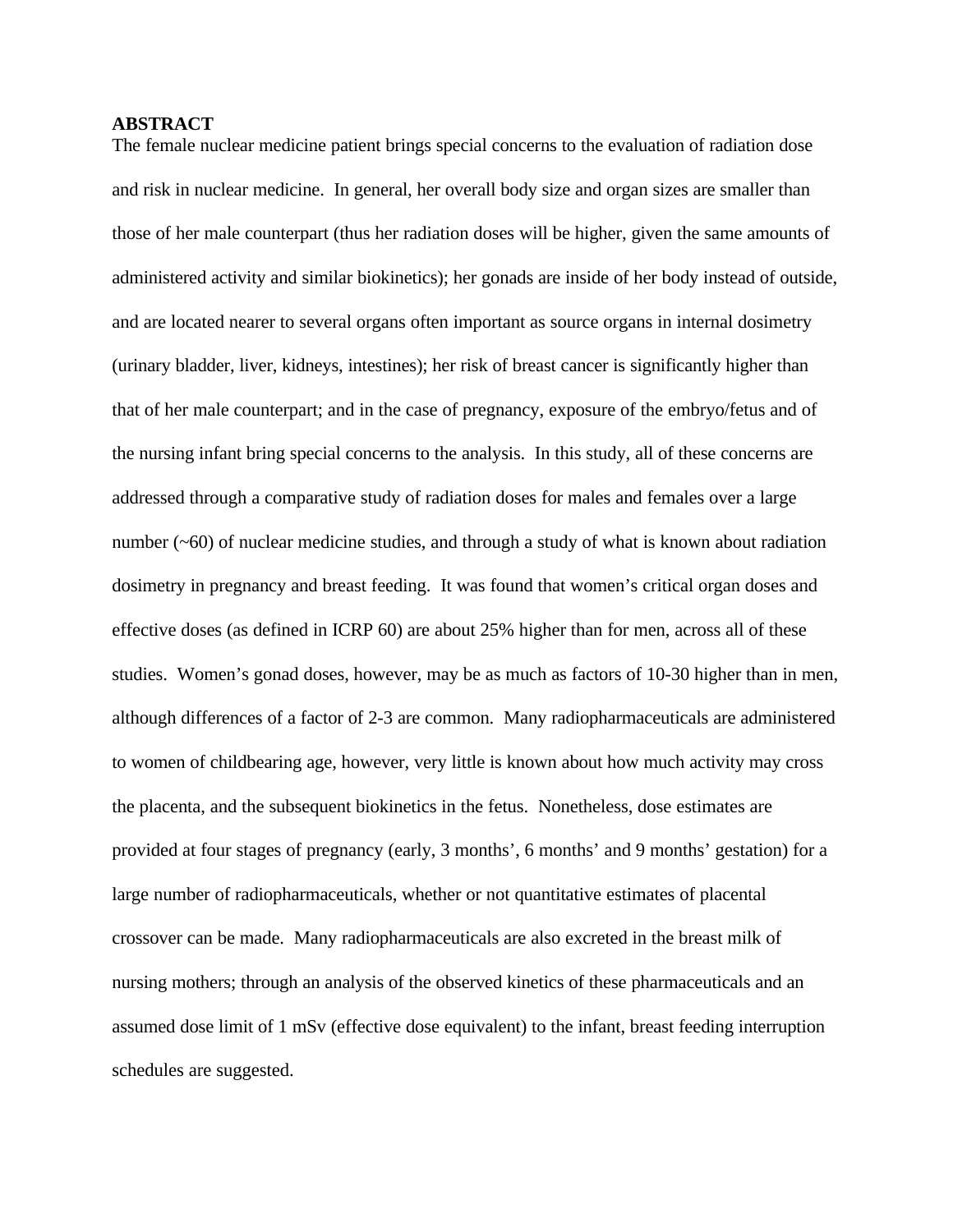## **INTRODUCTION**

The risk/benefit analysis for patients in nuclear medicine necessarily employs calculated estimates of the radiation dose (absorbed dose, dose equivalent, effective dose, etc.) for the exposed person. The analysis is somewhat different than in other situations, as the person receiving the radiation dose usually is also the one who directly receives the benefit of the exposure. However, the female nuclear medicine patient brings special concerns to the evaluation of radiation dose and risk in nuclear medicine. In general, her overall body size and organ sizes are smaller than that of her male counterpart (thus her radiation doses will be higher, given the same amounts of administered activity and similar biokinetics); her gonads are inside of her body instead of outside, and are located nearer to several organs often important as source organs in internal dosimetry (urinary bladder, liver, kidneys, intestines); her risk of breast cancer is significantly higher than that of her male counterpart; and in the case of pregnancy, exposure of the embryo/fetus and of the nursing infant bring special concerns to the analysis. In this study, analysis of the difference in organ doses, effective doses (as defined in ICRP 60 (*1*)), and gonad doses between the male and female nuclear medicine patient is provided. Radiation dose estimates for many nuclear medicine procedures, involving a wide variety of radionuclides and pharmaceuticals (even some which are no longer in common use, in order to broaden the spectrum of observed results), were developed for the standard adult male (70 kg) and female (57 kg), and differences in organ, gonad, and effective doses were studied. Results from some previous studies on radiation dosimetry in pregnancy and lactation were included to provide a more complete discussion of women's health concerns in nuclear medicine.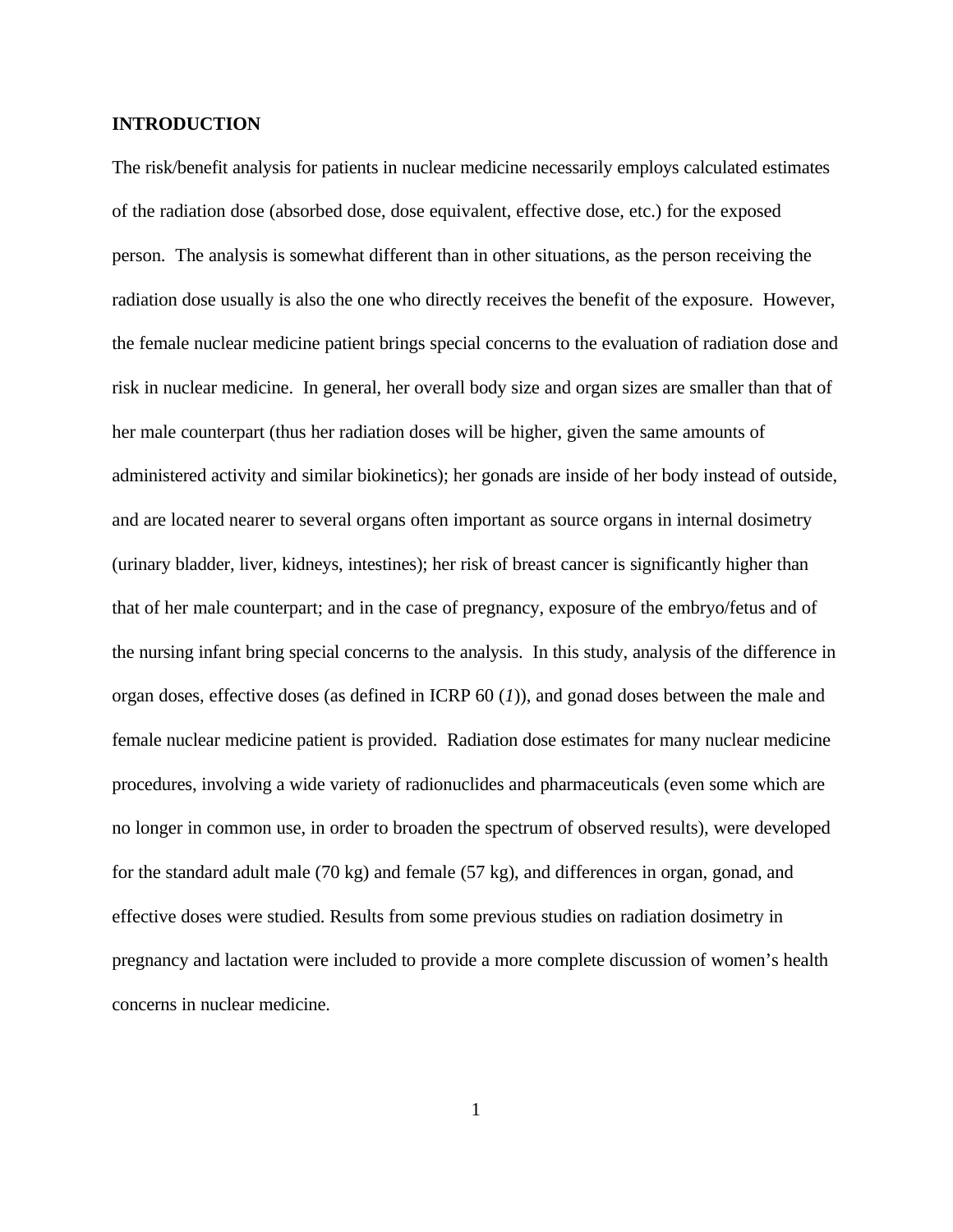This work provides only estimates of radiation dose for the adult female from nuclear medicine procedures. The information contained here may be employed in performing an analysis of the risks that women might incur from these procedures and how these risks might be different from those incurred by men; such an analysis is outside the scope of this work. Additional information needed to complete such an analysis would include the amount of activity administered per study, the number of studies performed per year, and an estimate of the risk incurred per unit of dose received. This information changes frequently, and should be obtained at the time that any risk/benefit analysis is performed; thus no attempt was made to include it in this work.

#### **METHODS**

A wide variety of nuclear medicine studies (~60) were chosen for the comparative study of the organ, gonad, and effective doses between men and women. Standard biokinetic models were taken from ICRP Publication 53 (*2*), or, in some cases, from internal files at the Radiation Internal Dose Information Center (RIDIC) in Oak Ridge, TN (this Center is funded to maintain an up-todate knowledge of the kinetics and dosimetry of radiopharmaceuticals, and, in addition to being aware of material in the open literature, often has access to information on biokinetics or dosimetry of these agents due to its support role to the nuclear medicine community). From the standard biokinetic models, estimates of the residence times (*3*) for all significant source organs were established, and entered into the MIRDOSE 3.1 software (*4*), employing the standard adult male (70 kg) and adult female (57 kg) phantoms (*5,6*). Radiation doses per unit administered activity to the critical organ (single organ receiving the highest radiation dose), the gonads, and the breast were noted and compared. In these phantoms, the "breast" tissue represents the female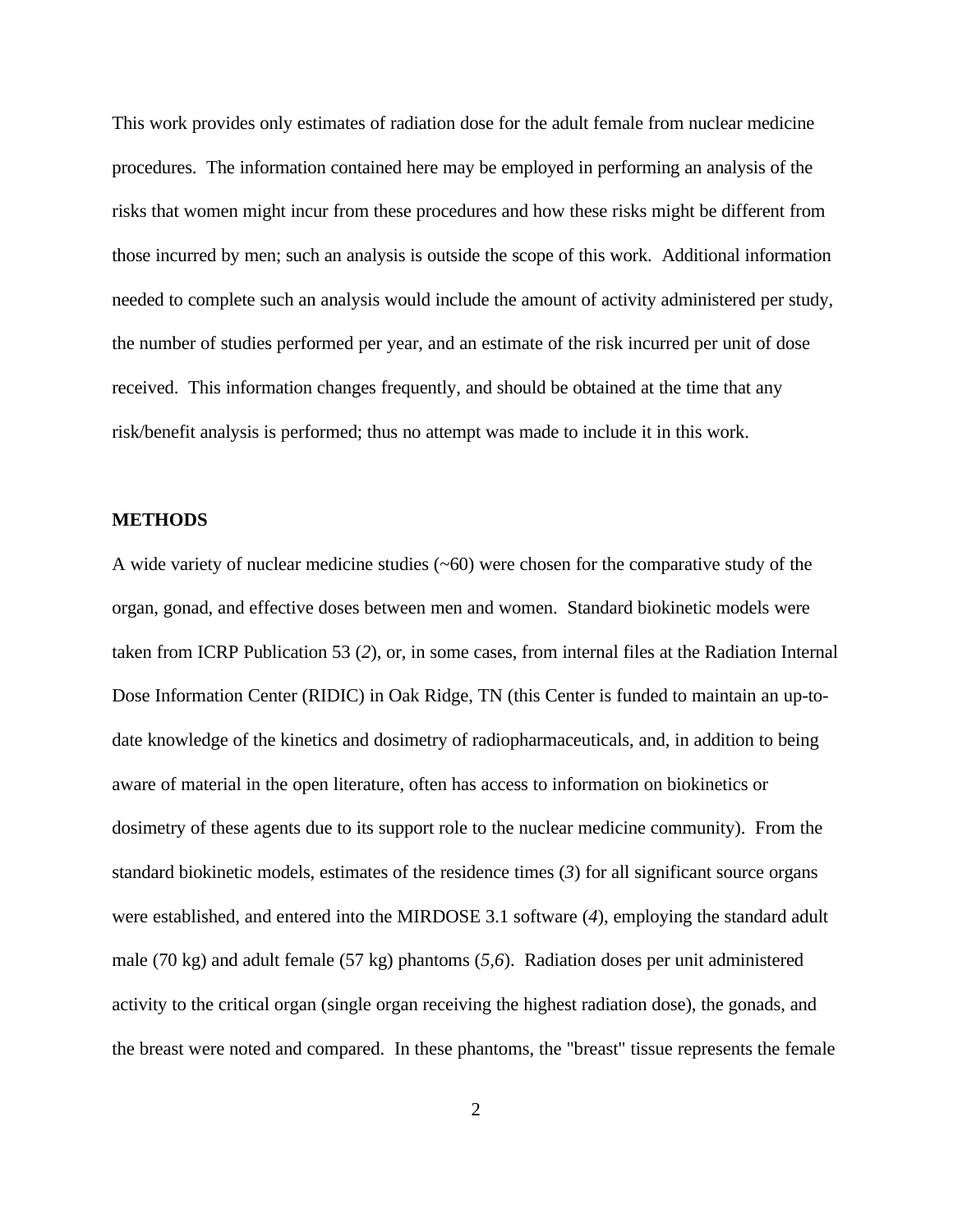breast tissue; in this case no comparisons were made with the dose to the male breast tissue, as the latter is not easily evaluated. Only the female breast dose was thus calculated, and simply tabulated for information. Effective doses for males and females were also reported and compared.

Results from two recent studies recently performed by RIDIC were also included in this study one on radiation dosimetry for the embryo/fetus for the pregnant nuclear medicine patient, and one on the dose to the nursing infant for the breast-feeding mother who receives a radiopharmaceutical. Extensive detail on the methods in these two studies are published elsewhere (*7,8*), but a brief summary will be provided here. For the embryo/fetal doses, first, an informal survey of a number of nuclear medicine institutions was performed to determine what radiopharmaceuticals are commonly administered to women of childbearing age, as well as what procedures may be in place to prevent the inadvertent administration of radiopharmaceuticals to pregnant women. Then, the literature was studied to find as many sources of information about the placental crossover of radiopharmaceuticals as possible. Much of the available information came from animal studies. In any case, where possible, a model of the placental crossover of different radiopharmaceuticals as a function of gestation was developed. Then, residence times for the activity in the maternal organs (as used in the comparative studies of organ and gonad doses, above) were combined with estimated residence times for the placenta and fetus, and used with the four phantoms in the MIRDOSE 3.1 software, representing the adult female in early pregnancy, and at 3 months', 6 months' and 9 months' gestation (*4,6*). There are many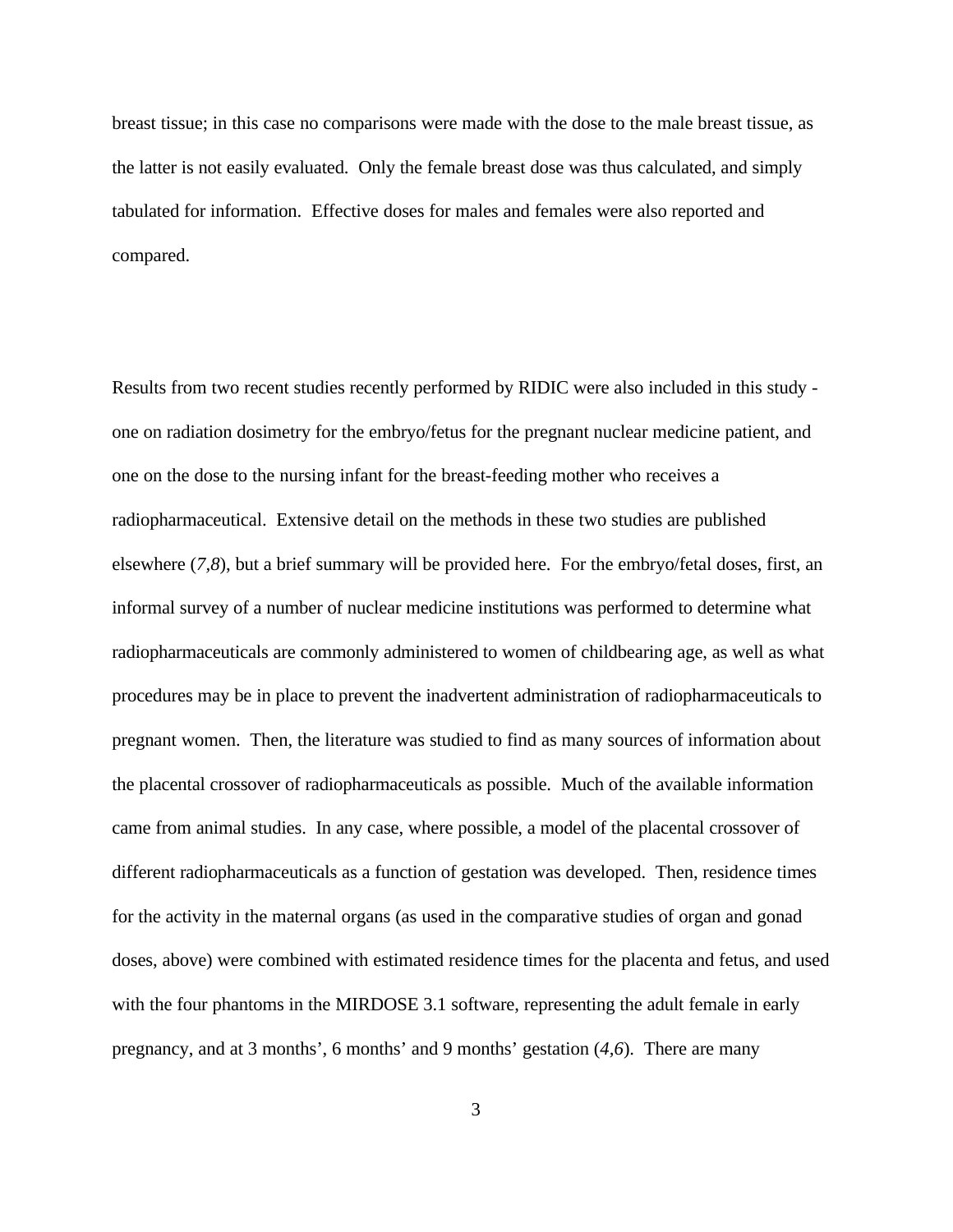radiopharmaceuticals which may be administered to women of childbearing age for which no information could be found in the literature regarding placental crossover. In these cases, radiation dose estimates to the fetus were developed using only an estimate of the residence times in the mother's organs. It was not thought prudent to just assume values of placental crossover (e.g. 0.5%, 1%, 5%) with no literature support. These radiation doses are thus acknowledged to possibly underestimate the fetal doses in cases in which significant placental crossover occurs, but at present they represent the best estimates of fetal dose available. The dose to the embryo/fetus is thus reported for many radiopharmaceuticals at these four assumed stages of pregnancy. In the study on breast-feeding, literature-reported values of the excretion of many radiopharmaceuticals in the breast milk of nursing mothers who received nuclear medicine studies were used in a standard model for nursing which assumed that the infant consumed 1000 ml/day of milk, feeding at 3 hr intervals, starting either immediately (3 hr) after the administration of the pharmaceutical, or with fixed interruption times (6 hr, 12 hr, 24 hr, etc.). From this analysis, an estimate of the activity ingested by the infant was obtained; the activity ingested was assumed to quickly and instantaneously be taken up into the bloodstream, and thereafter to have biokinetics in the infant similar to that in the adult. Organ residence times were thus assigned, and organ doses and effective dose equivalents (as defined in ICRP Publication 30 (*9*)) were calculated. The effective dose equivalent (*9*), instead of the effective dose (*1*), was used in this study, because the study was commissioned by the United States Nuclear Regulatory Commission (USNRC), which still uses the effective dose equivalent as its regulatory basis (the numerical difference between the effective dose equivalent and the effective dose in nuclear medicine doses is usually very small (*10*)). The USNRC assigned an acceptable dose level of 1 mSv effective dose equivalent to the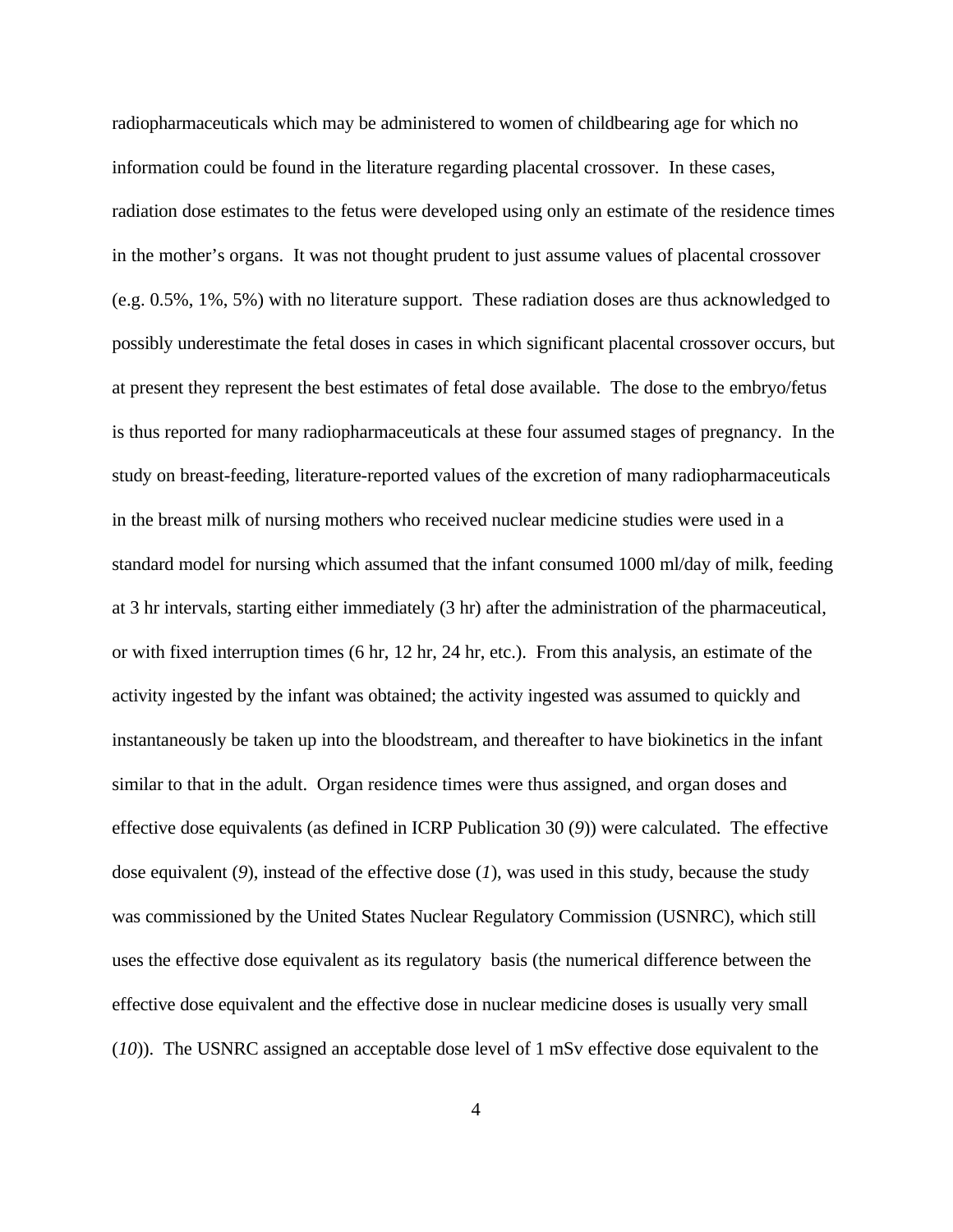infant. If the worst case dose to the infant did not exceed this amount, no interruption of breast feeding was indicated; otherwise the time period for which breast feeding needed to be stopped to ensure a dose below this level was calculated.

## **RESULTS**

Table 1 shows the actual critical organ doses, gonad doses, and effective doses for the radiopharmaceuticals studied in this report. Table 2 shows the ratios of these quantities for the reference adult female/reference adult male. Table 3 shows the breast doses estimated for the adult female for the radiopharmaceuticals studied in this report. Figures 1-3 show plots of these results, in histogram format. Figure 4 shows a plot of the breast doses, also in histogram format. The x axes in Figures 1 and 3 are linear, and in Figures 2 and 4 are logarithmic.

Table 4 shows a summary of absorbed doses to the fetus from administration of radiopharmaceuticals to pregnant women, taken from (*7*). These doses are expressed as absorbed dose to the embryo/fetus per unit activity administered to the mother. Shaded rows in the table indicate that some information was available on the placental crossover, and was used in the estimates. Table 5 gives a summary of the recommendations for possible interruption of breast feeding in the nursing mother given a radiopharmaceutical, given the 1 mSv infant dose criterion. Further details on the dosimetry are given in (*8*).

## **DISCUSSION**

As seen in Table 2, and in Figures 1 and 3, the ratio of the standard female's critical organ doses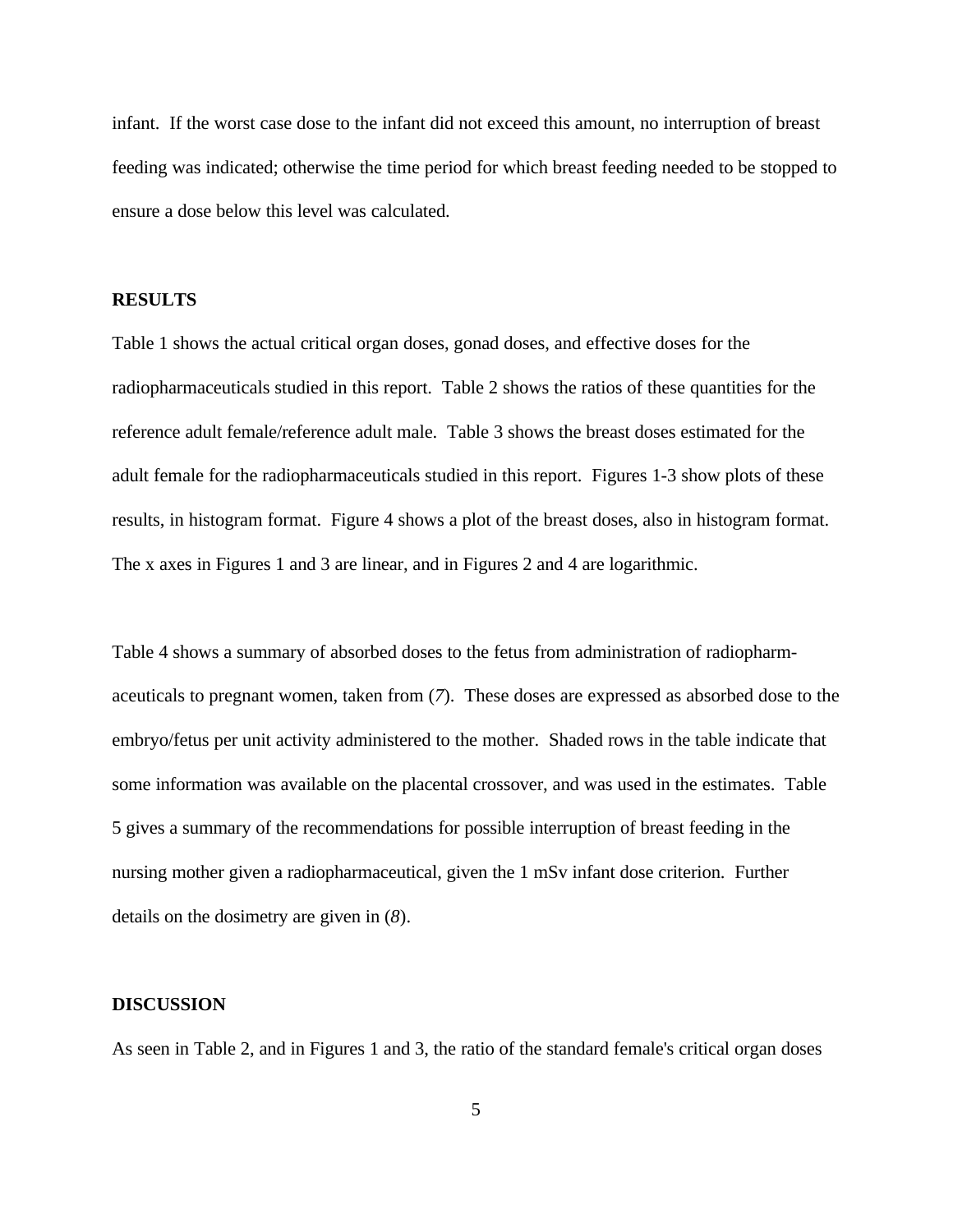and effective doses, over a wide range of studies, is about 1.25, with a relatively small standard deviation (less than 10%). This is reasonable, based simply on the ratio of body weights (57 kg vs. 70 kg), which represents about a 20% difference. Individual organ differences vary, but these differences basically represent the effect of the smaller mass. The gonad doses, however, have a mean ratio of about 3.5, with a very wide standard deviation. If a few of the highest gonad dose ratios are omitted (4 entries, with ratios >10), the mean and standard deviation are 2.6 and 1.67, respectively. Thus, it appears that the gonad dose ratio is typically a factor of 2-3, but that it can vary widely. Thus, the woman will carry a somewhat higher radiation burden than her male counterpart, given the same amount of activity administered per study. Now, if the activity given were scaled based on individual body mass, at least the critical organ and effective dose differences would be eliminated. This is not routine in nuclear medicine practice. The amount of activity administered is often scaled by body mass in pediatric studies, but in adults, generally the same amount of activity is given, based on a number of criteria, and so the differences reported here should generally be realized in practice. Breast doses (Table 3, Figure 4) vary widely between procedures, from a few Gy per MBq, to a few 10's of mGy per MBq.

Fetal doses, when expressed on the basis of dose to the fetus per unit activity given to the mother, for most radiopharmaceuticals tend to decrease throughout gestation. As the baby grows, the absorbed fractions for the fetus absorbing radiation from maternal organs will increase, but the baby's increase in mass generally offsets this increase (recall that absorbed dose is energy absorbed per unit mass). Exceptions to this occur for cases in which there is a considerable increase in the placental crossover of the radiopharmaceutical as pregnancy progresses, thus increasing fetal self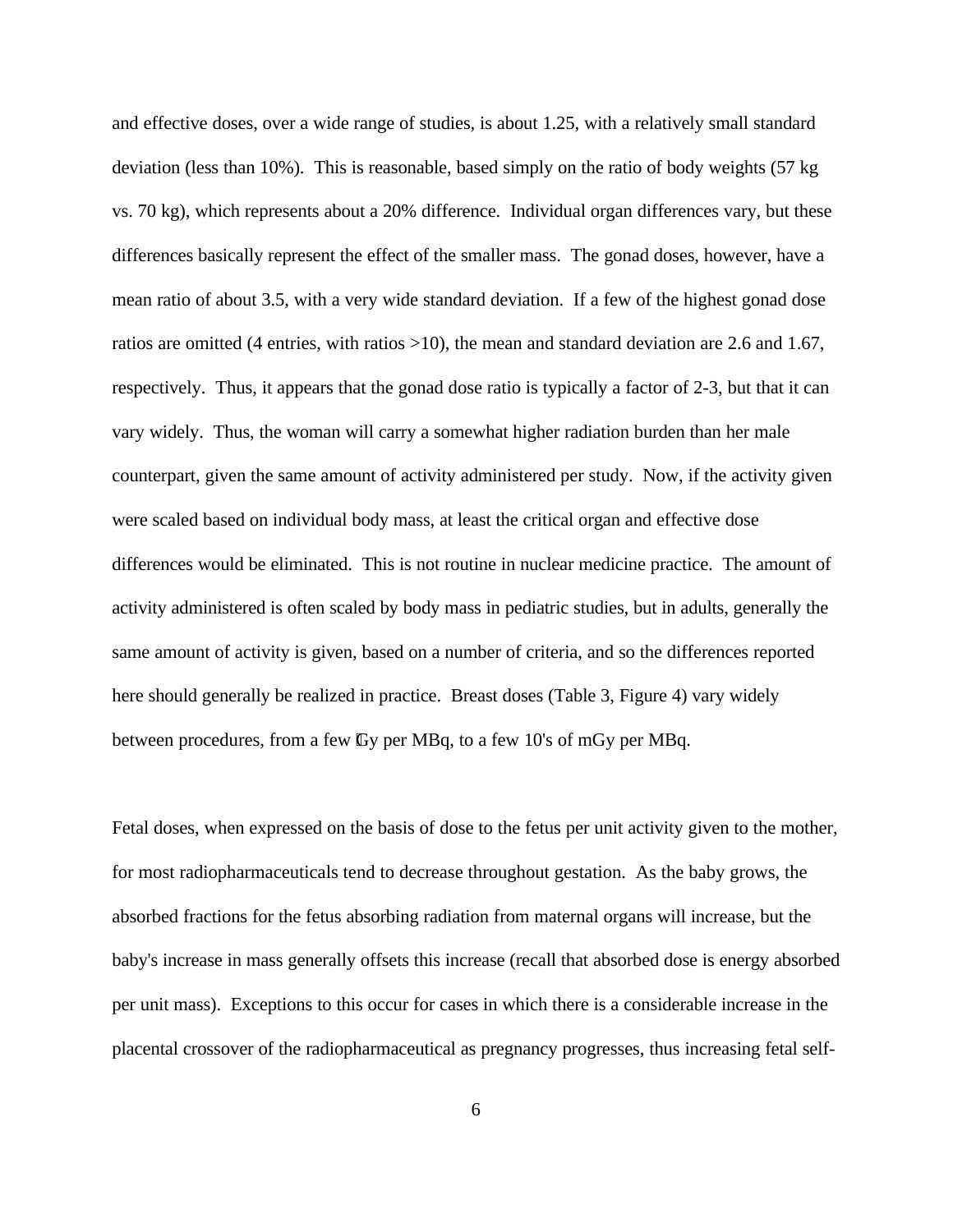dose. Some exceptions also occur for certain organs in the mother's body for which the specific absorbed fraction increases throughout gestation, notably the liver, lungs, and spleen (*6*). The doses shown in this report give only the average absorbed dose to the whole fetus; current models do not permit adequate modeling of the dose to individual organs within the fetus, although this may be quite important in many circumstances. Some authors (*11, 12*) have attempted on an individual basis to make such individual organ dose estimates. The most notable of these inquiries is that of Watson, who demonstrated clearly the importance of the dose to the fetal thyroid for iodine (especially I-131) administrations to the woman after the 10th week of gestation.

The dose estimate analysis for the nursing infant reveals that, for many radiopharmaceuticals, no interruption of breast feeding is indicated, even given the relatively low effective dose equivalent criterion of 1 mSv EDE and a use of the "worst case" literature reported values of breast milk concentration and elimination half-time. Many radiopharmaceuticals have short physical halflives, and so decay away quickly after administration. Also, most of these nuclides, because of their short half-lives and their radiation spectrum, give a fairly low dose per unit intake. A few of the Tc-99m compounds, and one I-123 compound, required short interruption periods to not exceed the 1 mSv effective dose equivalent value. A difference was seen between in-vivo and invitro labeled Tc-99m red blood cells, as the former have a higher assumed fraction of free pertechnetate in the injectate - Tc-99m pertechnetate required a 24 hour interruption to satisfy the dose criterion. The most important compounds in the analysis were I-131 NaI, Ga-67 citrate, and Tl-201 chloride. Due to either their long physical or biological half-times, or their high radiation dose per unit intake values, or both, these compounds present the potential for relatively high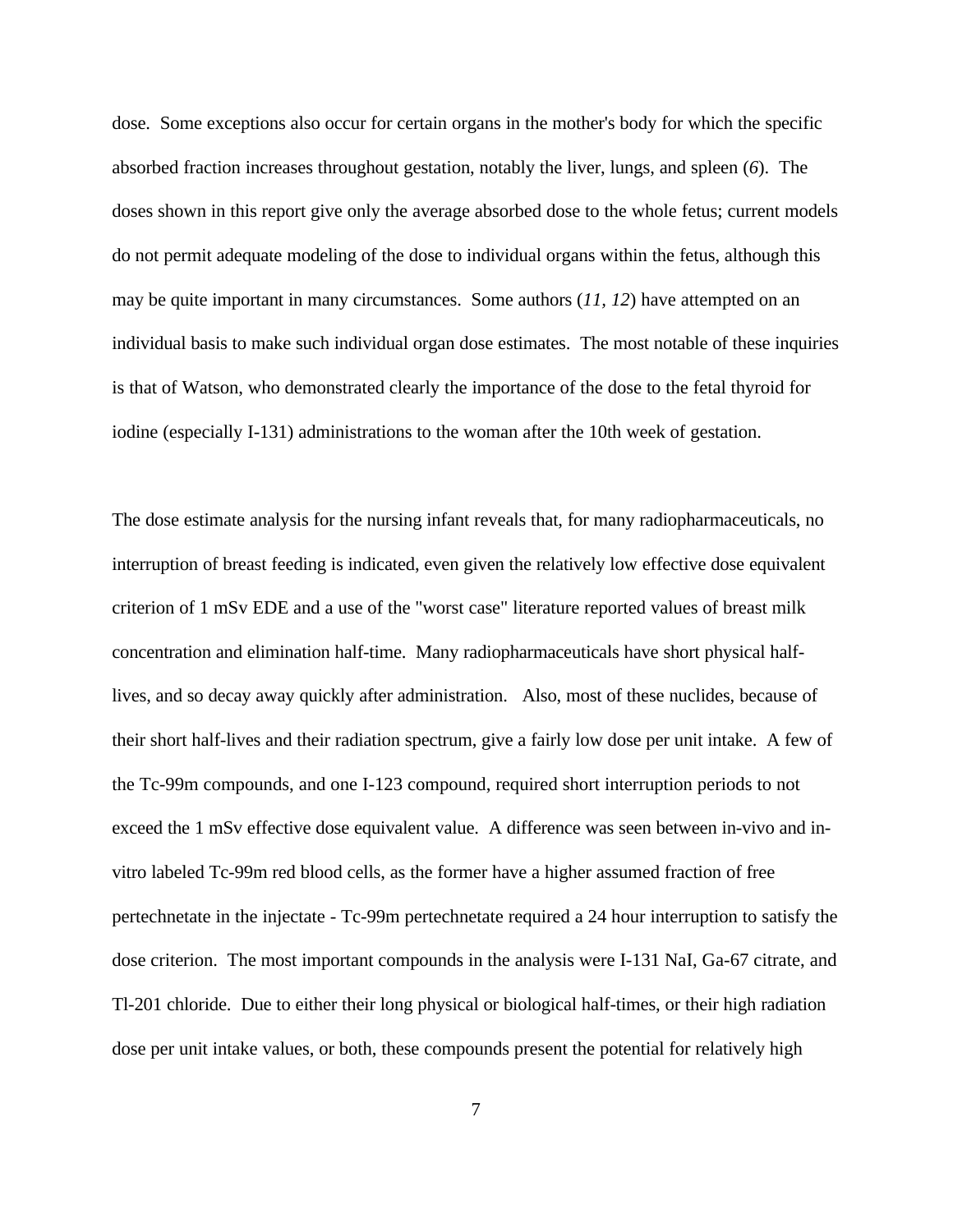infant doses, and if these studies are to be employed, cessation of breast feeding is probably indicated.

In overview, it is clear that there are special concerns that the female nuclear medicine patient brings to the risk/benefit analysis. The most important concerns arise when the woman is either pregnant or breast-feeding, but the slightly higher organ and gonad radiation burden that she carries in general are also of interest. In the latter consideration, a logical extension of this work would be to apply the amount of activity administered per study and the number of nuclear medicine studies performed on men and women, for each type of study, and look at the population doses realized in routine nuclear medicine practice. Such information was not available at the time of this writing. But this study does provide the information that will be needed for this analysis should it be undertaken.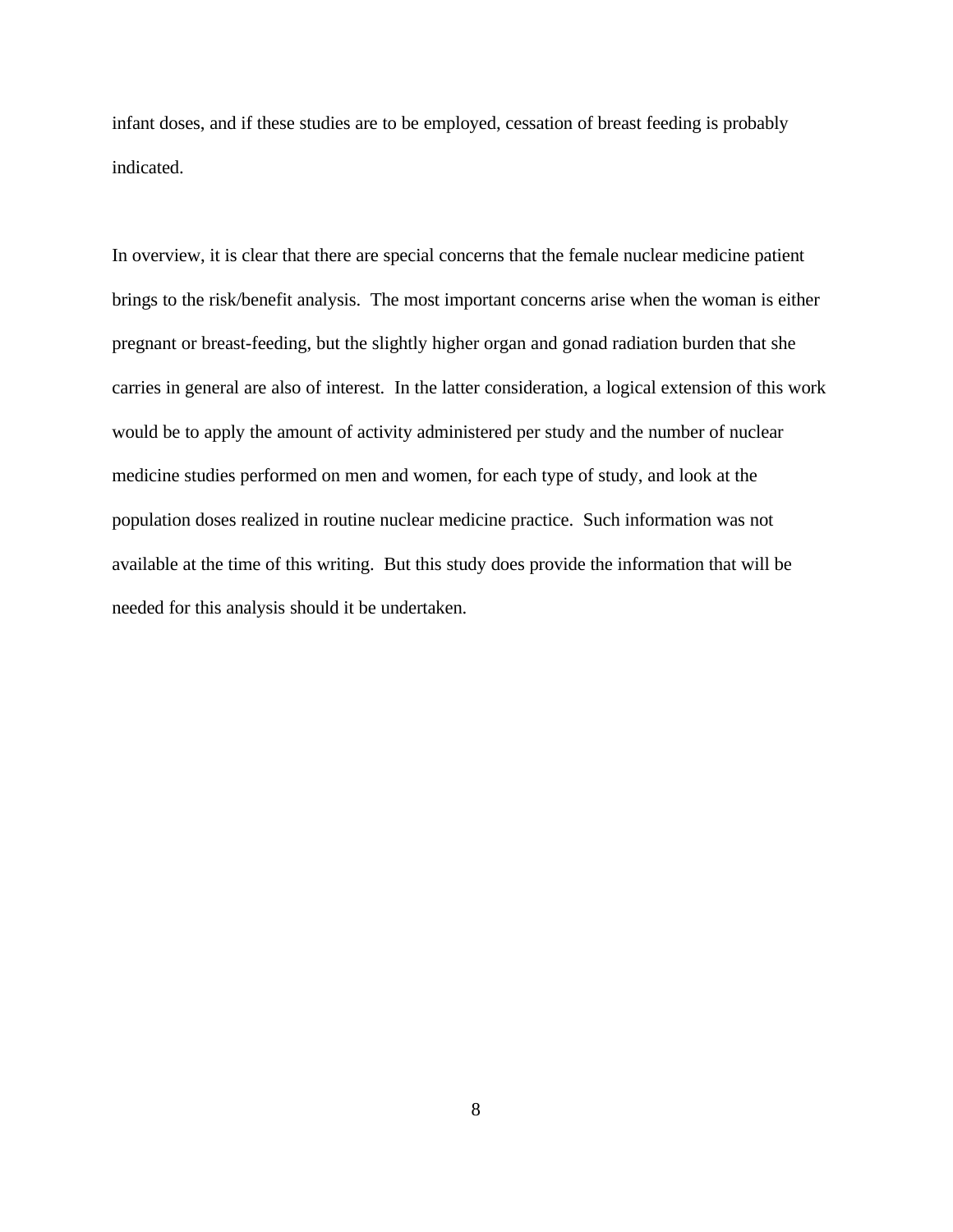## **REFERENCES**

- 1) International Commission on Radiological Protection. 1990 Recommendations of the International Commission on Radiological Protection. ICRP Publication 60, Pergamon Press, New York, 1991.
- 2) International Commission on Radiological Protection. Radiation Dose to Patients from Radiopharmaceuticals. ICRP Publication 53, Pergamon Press, New York, 1988.
- 3) Loevinger R, Budinger T, Watson E: MIRD Primer for Absorbed Dose Calculations, Society of Nuclear Medicine, 1988.
- 4) Stabin M. MIRDOSE the personal computer software for use in internal dose assessment in nuclear medicine. J Nucl Med, 37:538-546, (1996).
- 5) Cristy M, Eckerman K. Specific absorbed fractions of energy at various ages from internal photons sources. ORNL/TM-8381 V1- V7. Oak Ridge National Laboratory, Oak Ridge, TN, 1987.
- 6) Stabin M, Watson E, Cristy M, Ryman J, Eckerman K, Davis J,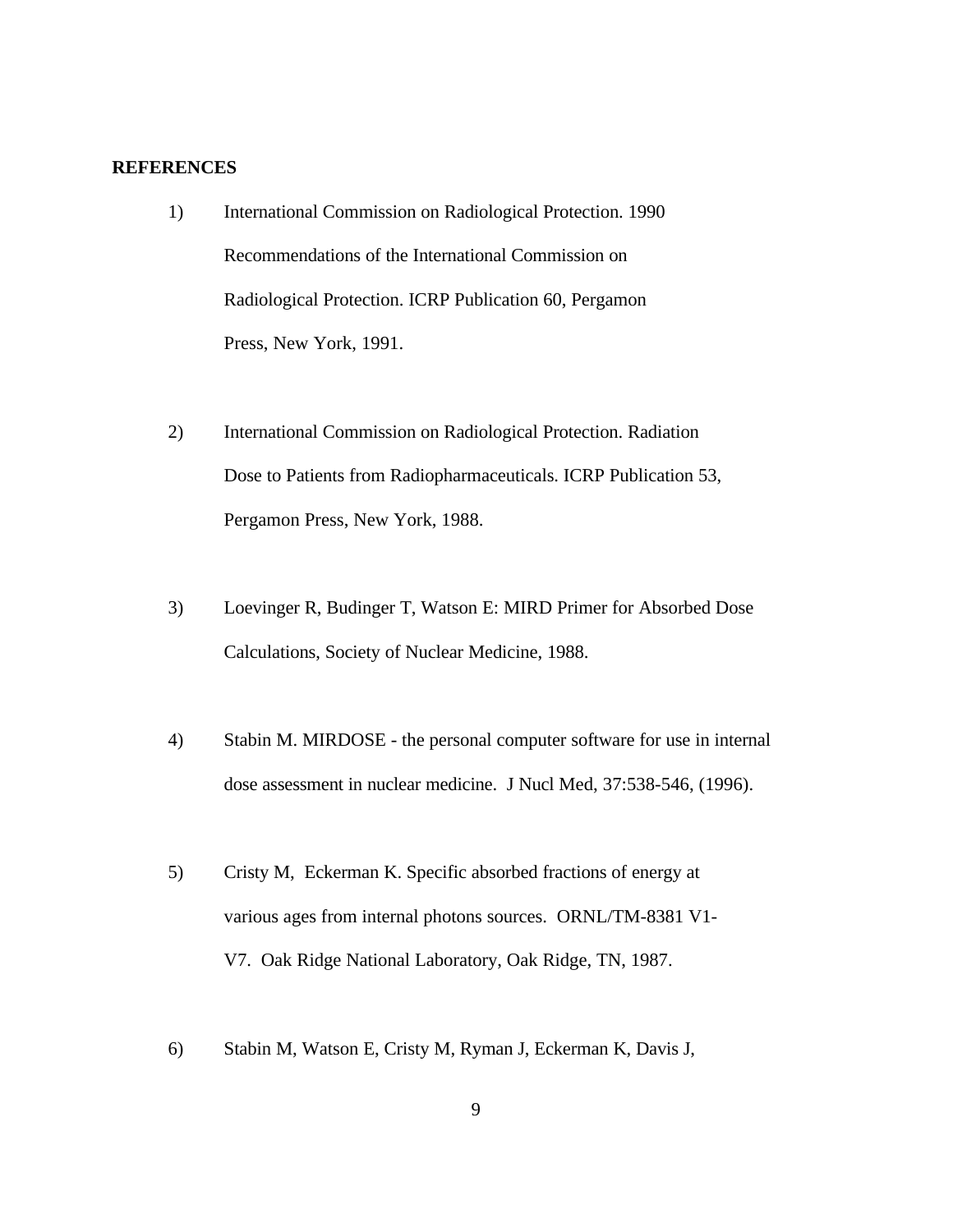Marshall D, Gehlen K. Mathematical models and specific absorbed fractions of photon energy in the nonpregnant adult female and at the end of each trimester of pregnancy. ORNL Report ORNL/TM-12907, 1995.

- 7) Russell JR, Stabin MG, Sparks RB, Watson EE. Radiation absorbed dose to the embryo/fetus from radiopharmaceuticals. Health Physics 73(5):756-769, 1997.
- 8) United States Nuclear Regulatory Commission. Regulatory Analysis on Criteria for the Release of Patients Administered Radioactive Material. NUREG-1492, USNRC, Office of Nuclear Regulatory Research, Washington, D.C., 1997.
- 9) International Commission on Radiological Protection. Limits for Intakes of Radionuclides by Workers. ICRP Publication 30, Pergamon Press, New York, 1979.
- 10) Toohey RE, Stabin MG. Effective dose and effective dose equivalent in nuclear medicine. In: Proceedings of the Sixth International Radiopharmaceutical Dosimetry Symposium. Oak Ridge, TN: Oak Ridge Associated Universities, 1999; 532-551.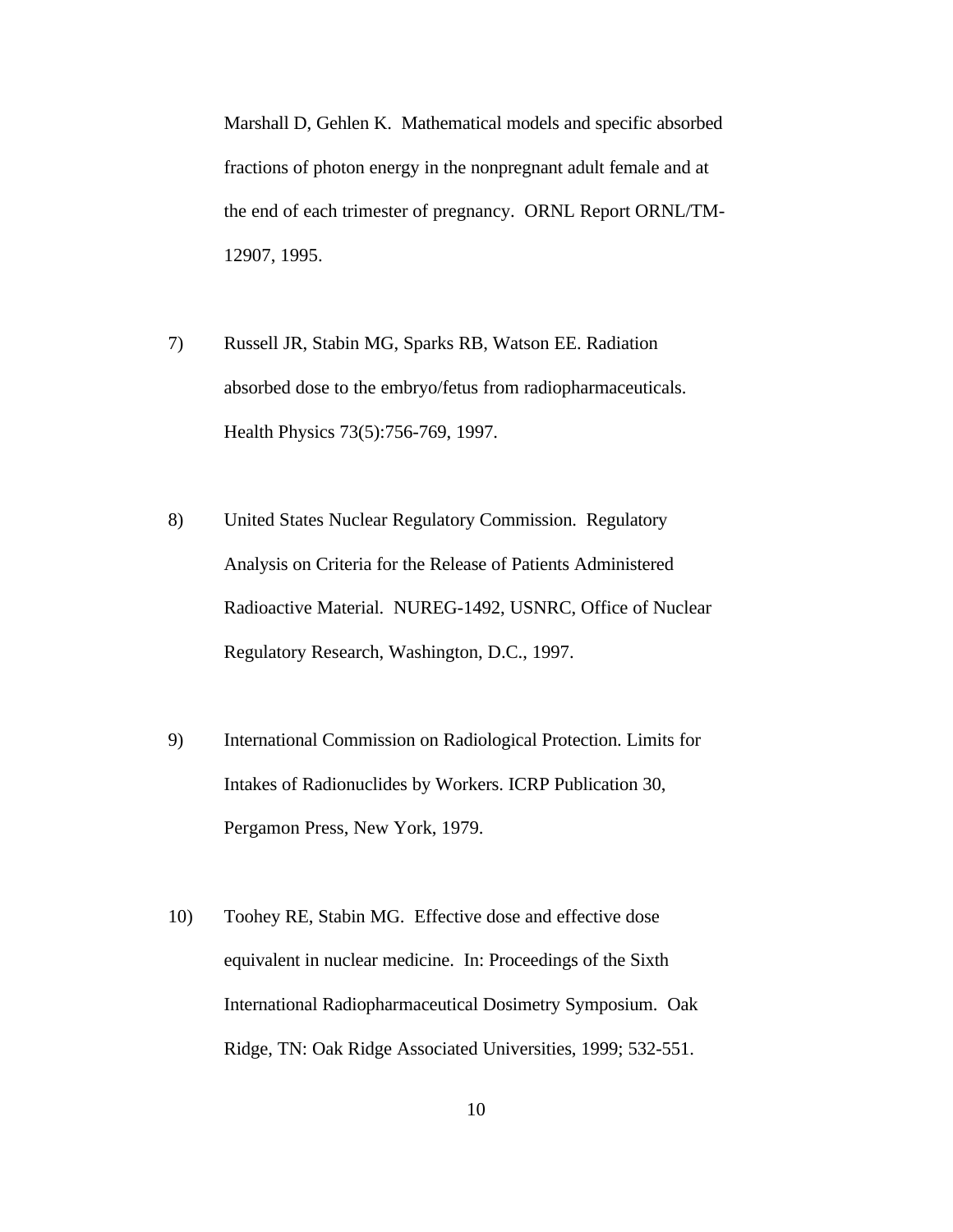- 11) Watson EE. Radiation Absorbed Dose to the Human Fetal Thyroid. In: Fifth International Radiopharmaceutical Dosimetry Symposium. Oak Ridge, Tennessee: Oak Ridge Associated Universities, 1992: 179-187.
- 12) Stabin MG, Stubbs JB, Russell JR. Review of the fetal radiation doses received from <sup>59</sup>Fe studies at Vanderbilt University in the 1940's. Health Phys 72(5):1-7, 1997.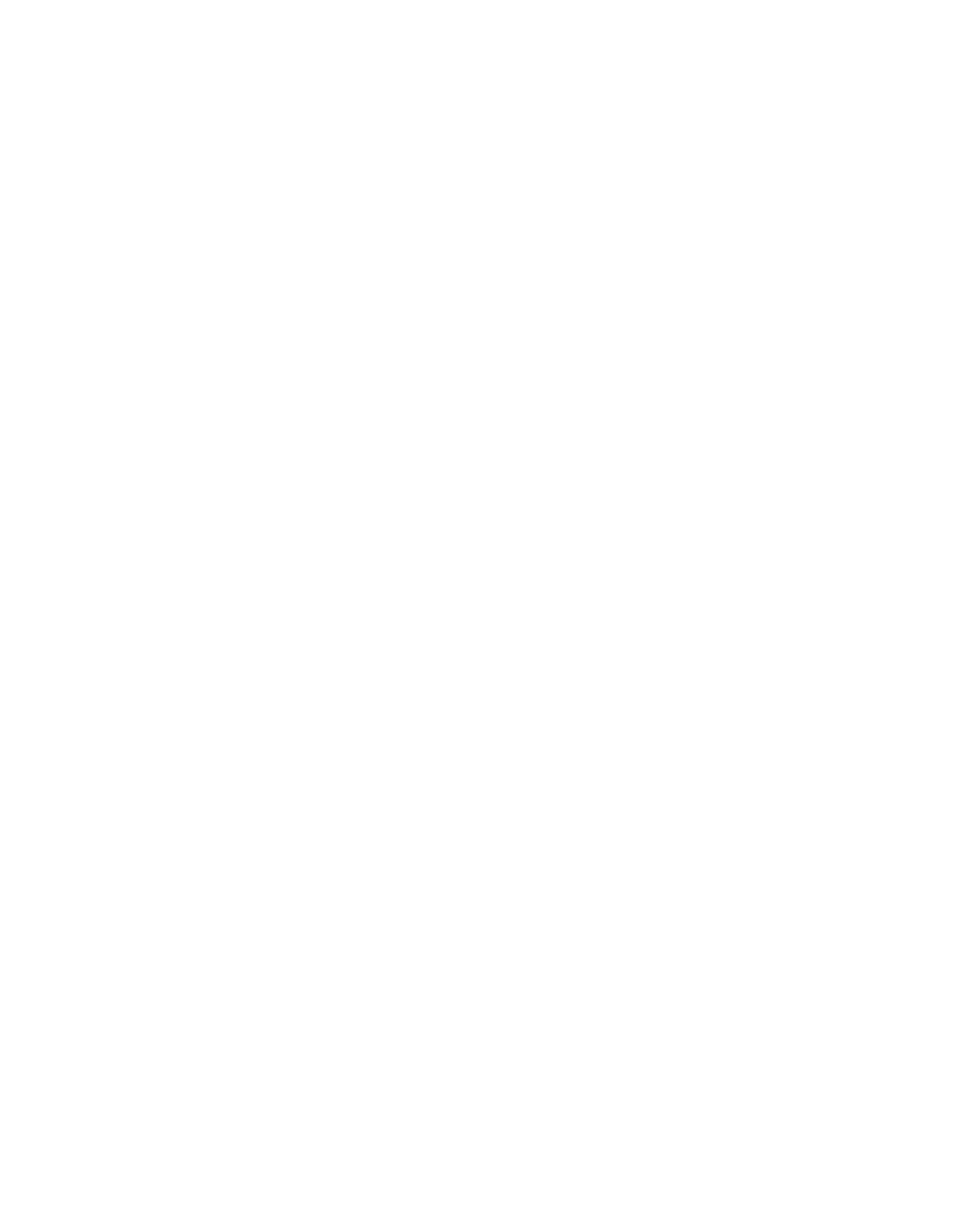Figure 1. Frequency plot of the ratios (female/male) of critical organ doses calculated in this study.

Figure 2. Frequency plot of the ratios (female/male) of gonad doses calculated in this study.

Figure 3. Frequency plot of the ratios (female/male) of effective doses calculated in this study.

Figure 4. Frequency plot of the female breast doses calculated in this study.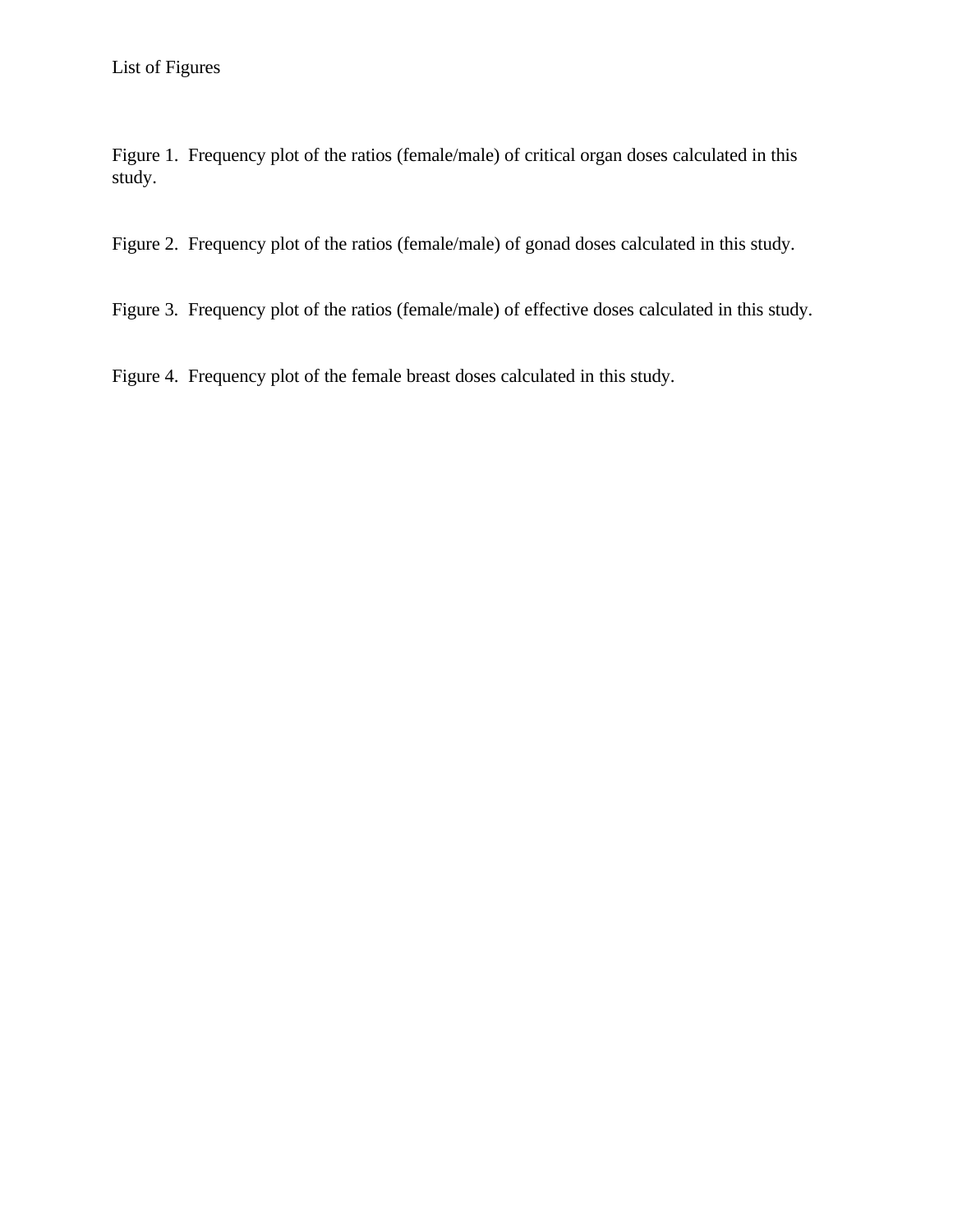|                      | <b>CRITICAL ORGAN</b><br>DOSES $(mGy/MBq)$ |                | GONAD DOSES (mGy/MBq) |                |              | EFFECTIVE DOSES (mSv/MBq) |              |
|----------------------|--------------------------------------------|----------------|-----------------------|----------------|--------------|---------------------------|--------------|
| Pharmaceutical       | <b>FEMALES</b>                             | <b>MALES</b>   | <b>ORGAN</b>          | <b>FEMALES</b> | <b>MALES</b> | <b>FEMALES</b>            | <b>MALES</b> |
| Au-198 colloid       | 12.9                                       | 10.6           | spleen                | 0.12           | 0.042        | $1.16e+00$                | 9.14e-01     |
| C-11 Tryptophane     | 0.0267                                     | 0.0245         | kidneys               | 0.004          | 0.0028       | 5.03e-03                  | 4.32e-03     |
| C-11 Iomazenil       | 0.127                                      | 0.099          | <b>UBC</b>            | 0.00437        | 0.0022       | 1.39e-02                  | 1.06e-02     |
| Co-57 B-12, Nor/flsh | 30                                         | 23             | liver                 | 1.1            | 0.46         | $2.90e+00$                | $2.25e+00$   |
| Co-57 B-12, PA/flsh  | 3.8                                        | $\overline{3}$ | liver                 | 0.3            | 0.068        | 5.99e-01                  | 4.90e-01     |
| Co-58 B-12, Nor/flsh | 44                                         | 35             | liver                 | 2.65           |              | $5.45e+00$                | $4.35e+00$   |
| Co-58 B-12, PA/flsh  | 5.8                                        | 4.7            | liver                 | 1.53           | 0.22         | $1.59e+00$                | $1.30e + 00$ |
| Co-60 B-12, Nor/flsh | 680                                        | 550            | liver                 | 37             | 16           | $8.01e+01$                | $6.39e + 01$ |
| Co-60 B-12, PA/flsh  | 88                                         | 71             | liver                 | 7.44           | 2.2          | $1.24e + 01$              | $1.00e + 01$ |
| <b>F-18 FDG</b>      | 0.26                                       | 0.19           | <b>UBC</b>            | 0.019          | 0.013        | 3.10e-02                  | 2.41e-02     |
| F-18 NaF             | 0.35                                       | 0.25           | <b>UBC</b>            | 0.014          | 0.0078       | 3.10e-02                  | 2.31e-02     |
| Ga-67 Citrate        | 0.33                                       | 0.32           | <b>BS</b>             | 0.1            | 0.055        | 1.20e-01                  | 1.00e-01     |
| Hg-197 Chlormerodrin | 2.4                                        | $2.2\,$        | kidneys               | 0.0105         | 0.006        | 1.13e-01                  | 9.66e-02     |
| I-123 Hippuran       | 0.44                                       | 0.3            | <b>UBC</b>            | 0.013          | 0.007        | 2.90e-02                  | 2.01e-02     |
| I-123 IMP            | 0.082                                      | 0.057          | <b>UBC</b>            | 0.017          | 0.01         | 2.34e-02                  | 1.82e-02     |
| $I-123$ mIBG         | 0.14                                       | 0.094          | <b>UBC</b>            | 0.012          | 0.0069       | $2.21e-02$                | 1.66e-02     |
| I-123 NaI            | 4.1                                        | 3.4            | thyroid               | 0.015          | 0.0051       | 2.43e-01                  | 2.00e-01     |
| I-125 HSA            | 1.58                                       | 1.22           | heart wall            | 0.249          | 0.167        | 2.91e-01                  | 2.29e-01     |
| $I-125$ mIBG         | 0.3                                        | 0.22           | liver                 | 0.02           | 0.013        | 4.86e-02                  | 3.63e-02     |
| I-125 NaI            | 250                                        | 210            | thyroid               | 0.0145         | 0.0065       | $1.35e+01$                | $1.13e+01$   |
| I-131 Hippuran       | 2.0                                        | 1.4            | <b>UBC</b>            | 0.031          | 0.017        | 1.17e-01                  | 8.58e-02     |
| <b>I-131 HSA</b>     | 3.5                                        | $\overline{3}$ | heart wall            | 0.52           | 0.35         | 9.35e-01                  | 7.43e-01     |
| <b>I-131 MAA</b>     | 2.9                                        | 2.3            | lungs                 | 0.0565         | 0.027        | 6.06e-01                  | 4.72e-01     |
| $I-131$ mIBG         | $\mathbf{1}$                               | 0.78           | liver                 | 0.093          | 0.058        | 1.95e-01                  | 1.49e-01     |
| I-131 NaI            | 420                                        | 340            | thyroid               | 0.06           | 0.028        | $2.24e+01$                | $1.84e + 01$ |
| I-131 Rose Bengal    | 9                                          | 8.4            | <b>LLI</b>            | 0.5            | 0.037        | $1.33e+00$                | $1.21e+00$   |
| In-111 DTPA          | 0.64                                       | 0.43           | <b>UBC</b>            | 0.032          | 0.019        | 5.02e-02                  | 3.56e-02     |

Table 1. Critical Organ, Gonad, and Effective Doses for Females and Males for the Pharmaceuticals Studied in This Report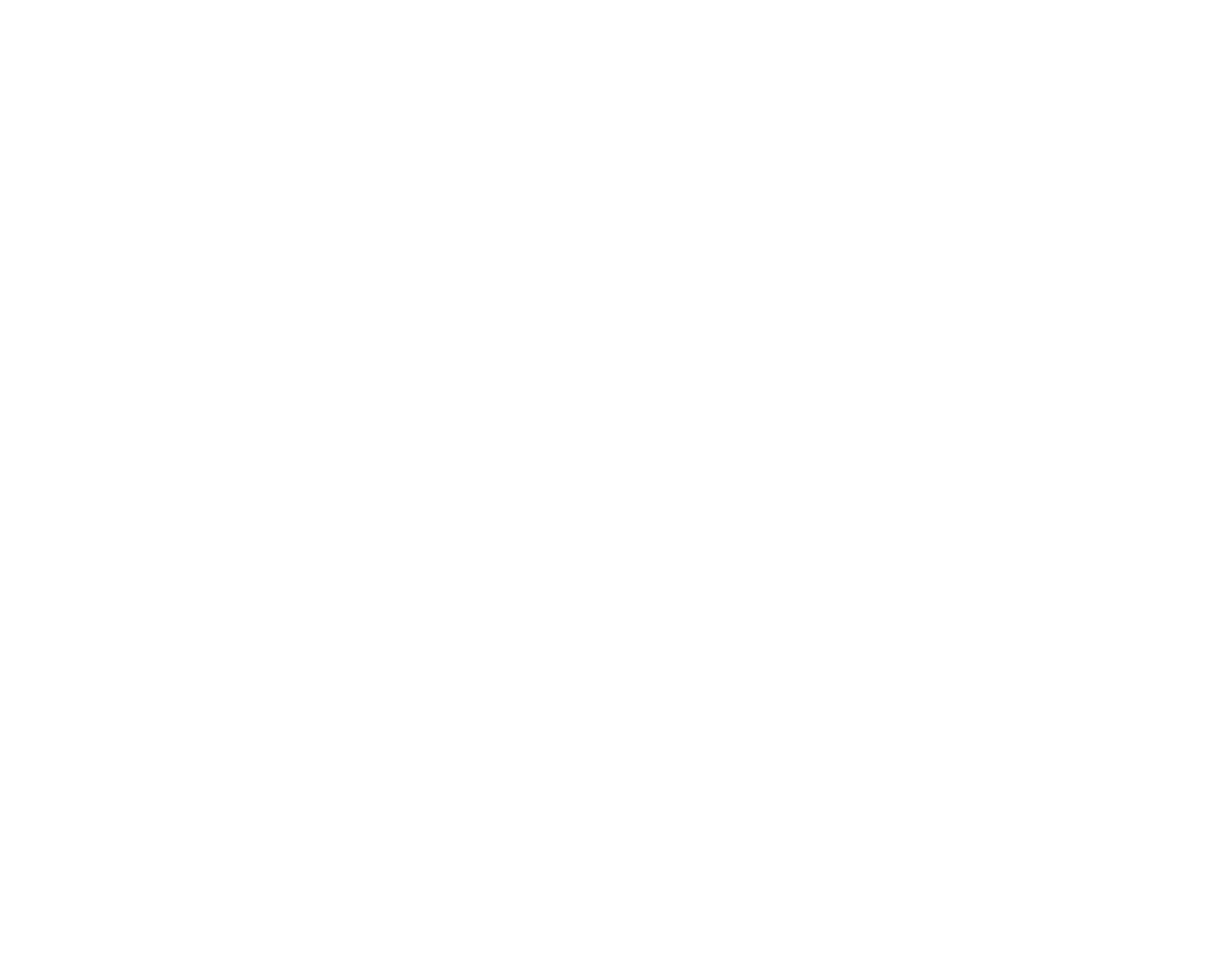|                       | <b>CRITICAL ORGAN</b> |              |                       |                |                           |                |              |
|-----------------------|-----------------------|--------------|-----------------------|----------------|---------------------------|----------------|--------------|
|                       | DOSES $(mGy/MBq)$     |              | GONAD DOSES (mGy/MBq) |                | EFFECTIVE DOSES (mSv/MBq) |                |              |
| Pharmaceutical        | <b>FEMALES</b>        | <b>MALES</b> | <b>ORGAN</b>          | <b>FEMALES</b> | <b>MALES</b>              | <b>FEMALES</b> | <b>MALES</b> |
| In-111 Platelets      | 6.2                   | 5.2          | spleen                | 0.17           | 0.09                      | 3.95e-01       | 3.26e-01     |
| $In-111$ RBC's        | 0.91                  | 0.76         | spleen                | 0.23           | 0.14                      | $2.24e-01$     | 1.85e-01     |
| $In-111$ WBC's        | 7.0                   | 5.9          | spleen                | 0.16           | 0.03                      | 4.88e-01       | 4.09e-01     |
| In-111 Pentetreotide  | 0.73                  | 0.67         | kidneys               | 0.06           | 0.026                     | 1.03e-01       | 8.14e-02     |
| $Kr-81m$              | 0.00025               | 0.0002       | lungs                 | 1.70e-07       | 1.00e-08                  | 3.39e-05       | 2.65e-05     |
| N-13 NH3              | 0.0091                | 0.0069       | <b>UBC</b>            | 0.0022         | 0.0014                    | 2.56e-03       | 2.01e-03     |
| P-32 Na2PO4           | 10                    | 10           | <b>BS</b>             | 0.98           | 0.76                      | $2.29e+00$     | $1.80e+00$   |
| Tc-99m Albmn Mcrsph   | 0.074                 | 0.058        | lungs                 | 0.003          | 0.0015                    | 1.77e-02       | 1.45e-02     |
| Tc-99m DISIDA         | 0.12                  | 0.11         | <b>GB</b>             | 0.024          | 0.0017                    | 2.15e-02       | 1.78e-02     |
| Tc-99m DMSA           | 0.21                  | 0.19         | kidneys               | 0.0045         | 0.0018                    | 1.07e-02       | 9.12e-03     |
| Tc-99m DTPA - iv      | 0.11                  | 0.077        | <b>UBC</b>            | 0.0068         | 0.0038                    | 9.66e-03       | 7.09e-03     |
| Tc-99m DTPA Aersl     | 0.046                 | 0.032        | <b>UBC</b>            | 0.0041         | 0.0017                    | 7.50e-03       | 5.76e-03     |
| Tc-99m glucoheptonate | 0.11                  | 0.074        | <b>UBC</b>            | 0.0069         | 0.0037                    | 1.00e-02       | 7.42e-03     |
| Tc-99m HDP            | 0.051                 | 0.052        | <b>BS</b>             | 0.0052         | 0.0023                    | 6.07e-03       | 4.80e-03     |
| Tc-99m HEDP           | 0.058                 | 0.041        | <b>UBC</b>            | 0.0047         | 0.0026                    | 6.55e-03       | 4.96e-03     |
| Tc-99m HMPAO          | 0.058                 | 0.051        | <b>GB</b>             | 0.0051         | 0.0023                    | 1.29e-02       | 1.09e-02     |
| Tc-99m HSA            | 0.025                 | 0.021        | heart wall            | 0.0051         | 0.0029                    | 7.54e-03       | 6.21e-03     |
| Tc-99m MAA            | 0.085                 | 0.067        | lungs                 | 0.0022         | 0.0011                    | 1.54e-02       | 1.20e-02     |
| Tc-99m MAG3           | 0.2                   | 0.14         | <b>UBC</b>            | 0.0085         | 0.0046                    | 1.40e-02       | 9.99e-03     |
| Tc-99m MDP            | 0.035                 | 0.035        | <b>BS</b>             | 0.0041         | 0.0023                    | 6.19e-03       | 4.75e-03     |
| Tc-99m MIBI/stress    | 0.047                 | 0.04         | <b>ULI</b>            | 0.014          | 0.0031                    | 1.31e-02       | 1.07e-02     |
| Tc-99m MIBI/rest      | 0.058                 | 0.05         | <b>ULI</b>            | 0.018          | 0.0035                    | 1.63e-02       | 1.33e-02     |
| Tc-99m Pertechnetate  | 0.034                 | 0.036        | <b>UBC</b>            | 0.01           | 0.0033                    | 1.40e-02       | 1.14e-02     |
| Tc-99m PYP            | 0.039                 | 0.038        | <b>BS</b>             | 0.0047         | 0.0026                    | 6.31e-03       | 4.95e-03     |
| Tc-99m RBC's/in vitro | 0.03                  | 0.021        | <b>UBC</b>            | 0.0057         | 0.0033                    | 7.83e-03       | 6.11e-03     |
| Tc-99m RBC's/in vivo  | 0.019                 | 0.016        | heart wall            | 0.0058         | 0.0033                    | 7.59e-03       | 5.99e-03     |
| Tc-99m RBC's/heat     | 0.78                  | 0.65         | spleen                | 0.00208        | 0.00047                   | 2.66e-02       | 2.24e-02     |

Table 1 (cont'd). Critical Organ, Gonad, and Effective Doses for Females and Males for the Pharmaceuticals Studied in This Report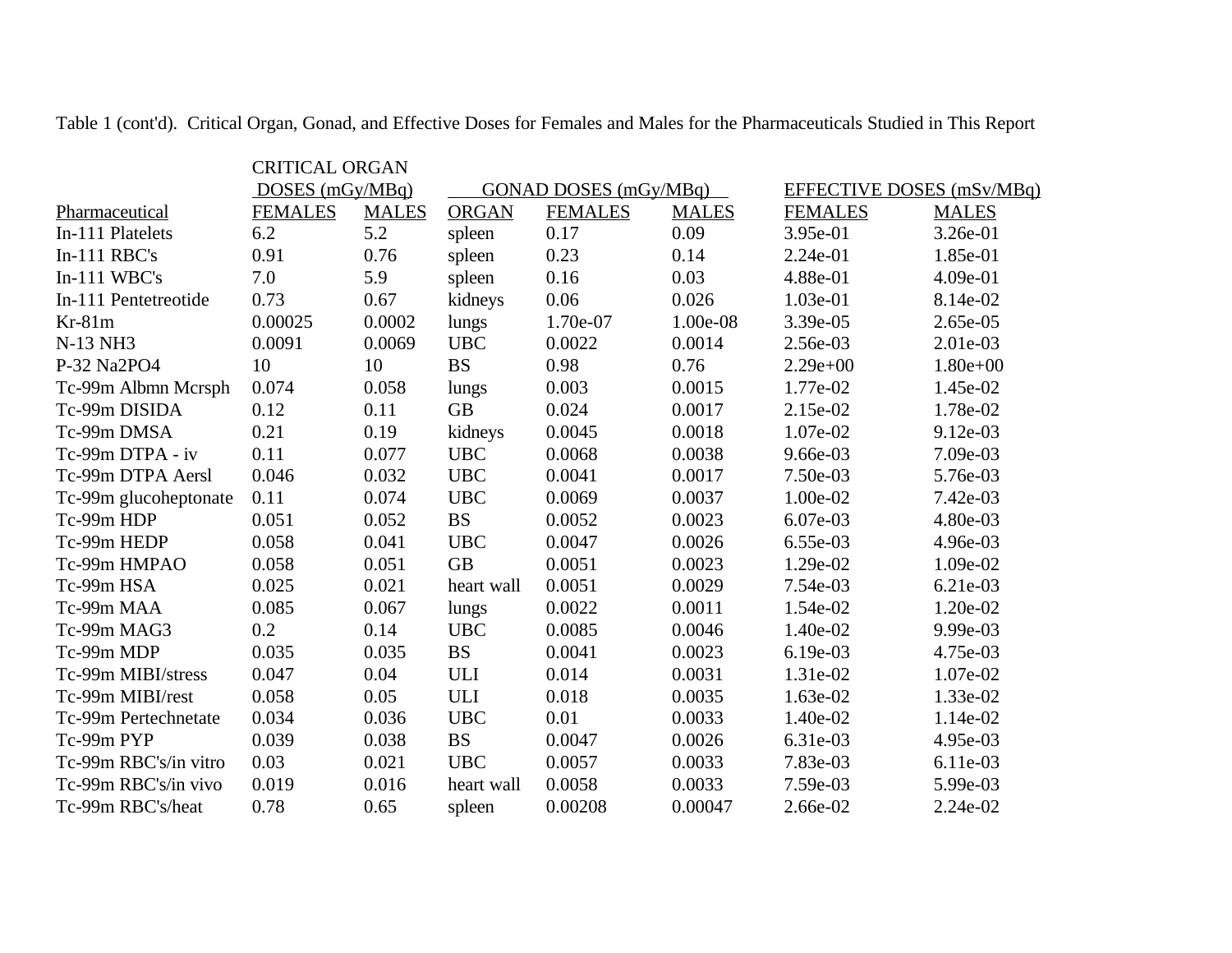Table 1 (cont'd). Critical Organ, Gonad, and Effective Doses for Females and Males for the Pharmaceuticals Studied in This Report

|                           | <b>CRITICAL ORGAN</b> |              |              |                       |              |                           |              |
|---------------------------|-----------------------|--------------|--------------|-----------------------|--------------|---------------------------|--------------|
|                           | DOSES $(mGy/MBq)$     |              |              | GONAD DOSES (mGy/MBq) |              | EFFECTIVE DOSES (mSv/MBq) |              |
| Pharmaceutical            | <b>FEMALES</b>        | <b>MALES</b> | <b>ORGAN</b> | <b>FEMALES</b>        | <b>MALES</b> | <b>FEMALES</b>            | <b>MALES</b> |
| Tc-99m Slfr Cld/Nrml      | 0.11                  | 0.086        | liver        | 0.0022                | 0.00022      | $1.03e-02$                | 8.04e-03     |
| Tc-99m Slfr Cld/Dis       | 0.26                  | 0.22         | spleen       | 0.004                 | 0.00083      | 1.59e-02                  | $1.32e-02$   |
| Tc-99m Slfr Cld/Oral      | 0.13                  | 0.12         | ULI          | 0.03                  | 0.00125      | 2.88e-02                  | 2.68e-02     |
| Tc-99m Teboroxime         | 0.042                 | 0.036        | <b>ULI</b>   | 0.012                 | 0.0019       | $1.23e-02$                | 1.00e-02     |
| Tc-99m WBC's              | 0.22                  | 0.18         | spleen       | 0.0048                | 0.00084      | 1.54e-02                  | 1.29e-02     |
| Tl-201 Chloride           | 0.66                  | 0.62         | thyroid      | 0.12                  | 0.2          | $1.65e-01$                | $2.74e-01$   |
| $Xe-127$ , 5 min rebreath | 0.00063               | 0.00049      | lungs        | 0.00026               | 0.00016      | $2.92e-04$                | $2.36e-04$   |
| Xe-133, 5 min rebreath    | 0.0014                | 0.0011       | lungs        | 0.00025               | 0.00018      | 3.86e-04                  | $3.04e-04$   |

Abbrveviations: BS = Bone Surfaces, UBC = Urinary Bladder Contents, ULI = Upper Large Intestine, LLI = Lower Large Intestine, GB = Gallbladder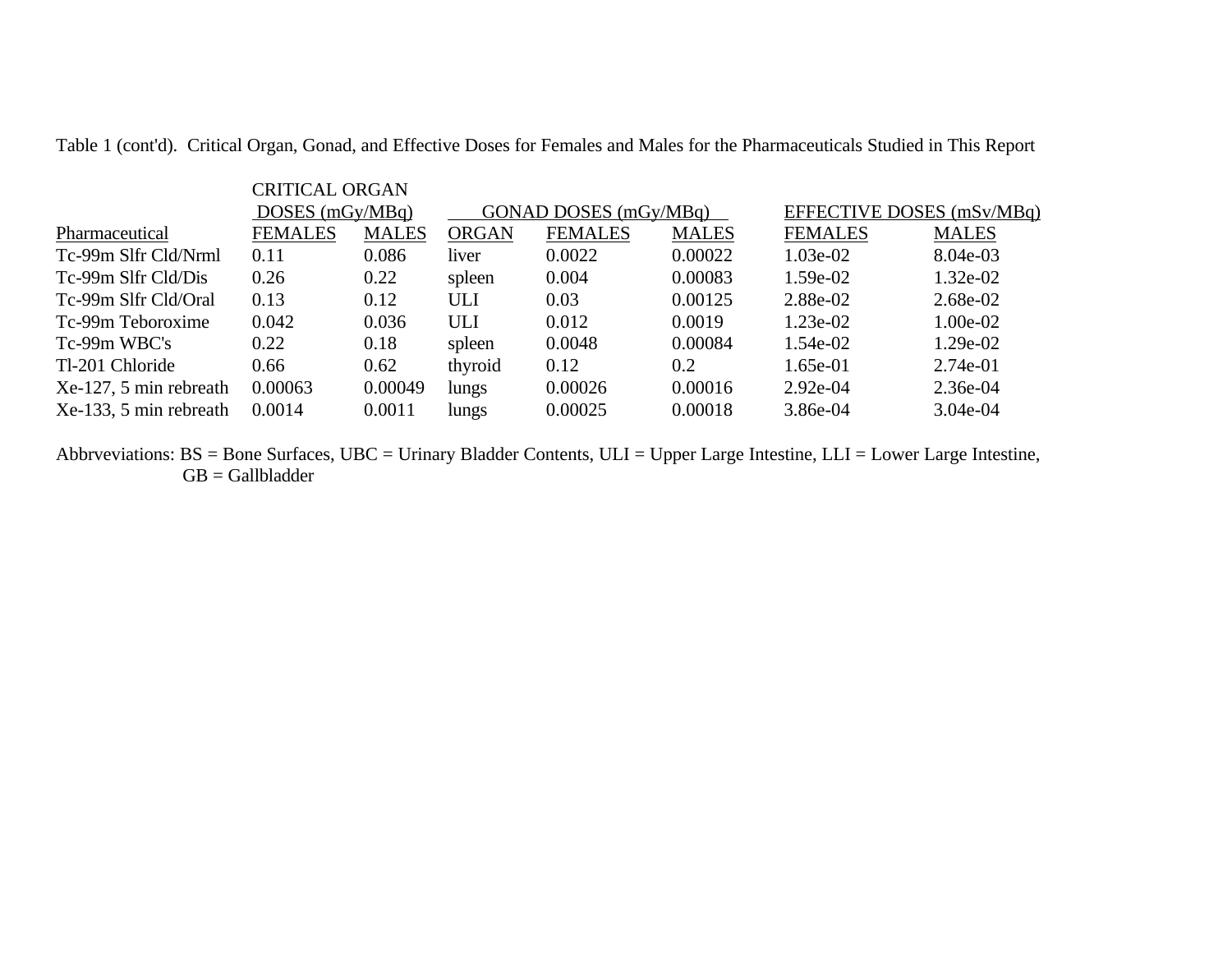|                      |                 | <b>RATIOS</b> |      |                        |                 | <b>RATIOS</b> |      |
|----------------------|-----------------|---------------|------|------------------------|-----------------|---------------|------|
|                      | <b>CRITICAL</b> |               |      |                        | <b>CRITICAL</b> |               |      |
| Pharmaceutical       | ORGAN           | <b>GONAD</b>  | ED   | Pharmaceutical         | ORGAN           | <b>GONAD</b>  | ED   |
| Au-198 colloid       | 1.22            | 2.86          | 1.27 | $Kr-81m$               | 1.25            | 17.00         | 1.28 |
| C-11 Tryptophane     | 1.09            | 1.43          | 1.16 | N-13 NH3               | 1.32            | 1.57          | 1.27 |
| C-11 Iomazenil       | 1.28            | 1.99          | 1.31 | P-32 Na2PO4            | 1.00            | 1.29          | 1.27 |
| Co-57 B-12, Nor/flsh | 1.30            | 2.39          | 1.29 | Tc-99m Albmn Mcrsph    | 1.28            | 2.00          | 1.22 |
| Co-57 B-12, PA/flsh  | 1.27            | 4.41          | 1.22 | Tc-99m DISIDA          | 1.09            | 14.12         | 1.21 |
| Co-58 B-12, Nor/flsh | 1.26            | 2.65          | 1.25 | Tc-99m DMSA            | 1.11            | 2.50          | 1.17 |
| Co-58 B-12, PA/flsh  | 1.23            | 6.95          | 1.22 | Tc-99m DTPA - iv       | 1.43            | 1.79          | 1.36 |
| Co-60 B-12, Nor/flsh | 1.24            | 2.31          | 1.25 | Tc-99m DTPA Aersl      | 1.44            | 2.41          | 1.30 |
| Co-60 B-12, PA/flsh  | 1.24            | 3.38          | 1.24 | Tc-99m glucoheptonate  | 1.49            | 1.86          | 1.35 |
| <b>F-18 FDG</b>      | 1.37            | 1.46          | 1.29 | Tc-99m HDP             | 0.98            | 2.26          | 1.26 |
| F-18 NaF             | 1.40            | 1.79          | 1.34 | Tc-99m HEDP            | 1.41            | 1.81          | 1.32 |
| Ga-67 Citrate        | 1.03            | 1.82          | 1.20 | Tc-99m HMPAO           | 1.14            | 2.22          | 1.18 |
| Hg-197 Chlormerodrin | 1.09            | 1.75          | 1.17 | Tc-99m HSA             | 1.19            | 1.76          | 1.21 |
| I-123 Hippuran       | 1.47            | 1.86          | 1.44 | Tc-99m MAA             | 1.27            | 2.00          | 1.28 |
| I-123 IMP            | 1.44            | 1.70          | 1.29 | Tc-99m MAG3            | 1.43            | 1.85          | 1.40 |
| $I-123$ mIBG         | 1.49            | 1.74          | 1.33 | Tc-99m MDP             | 1.00            | 1.78          | 1.30 |
| I-123 NaI            | 1.21            | 2.94          | 1.22 | Tc-99m MIBI/stress     | 1.18            | 4.52          | 1.22 |
| I-125 HSA            | 1.30            | 1.49          | 1.27 | Tc-99m MIBI/rest       | 1.16            | 5.14          | 1.23 |
| $I-125$ mIBG         | 1.36            | 1.54          | 1.34 | Tc-99m Pertechnetate   | 0.94            | 3.03          | 1.23 |
| I-125 NaI            | 1.19            | 2.23          | 1.19 | Tc-99m PYP             | 1.03            | 1.81          | 1.27 |
| I-131 Hippuran       | 1.43            | 1.82          | 1.36 | Tc-99m RBC's/in vitro  | 1.43            | 1.73          | 1.28 |
| <b>I-131 HSA</b>     | 1.17            | 1.49          | 1.26 | Tc-99m RBC's/in vivo   | 1.19            | 1.76          | 1.27 |
| <b>I-131 MAA</b>     | 1.26            | 2.09          | 1.28 | Tc-99m RBC's/heat      | 1.20            | 4.43          | 1.19 |
| $I-131$ mIBG         | 1.28            | 1.60          | 1.31 | Tc-99m Slfr Cld/Nrml   | 1.28            | 10.00         | 1.28 |
| I-131 NaI            | 1.24            | 2.14          | 1.22 | Tc-99m Slfr Cld/Dis    | 1.18            | 4.82          | 1.20 |
| I-131 Rose Bengal    | 1.07            | 13.51         | 1.10 | Tc-99m Slfr Cld/Oral   | 1.08            | 24.00         | 1.07 |
| In-111 DTPA          | 1.49            | 1.68          | 1.41 | Tc-99m Teboroxime      | 1.17            | 6.32          | 1.23 |
| In-111 Platelets     | 1.19            | 1.89          | 1.21 | Tc-99m WBC's           | 1.22            | 5.71          | 1.19 |
| In-111 RBC's         | 1.20            | 1.64          | 1.21 | Tl-201 Chloride        | 1.06            | 0.60          | 0.60 |
| $In-111$ WBC's       | 1.19            | 5.33          | 1.19 | Xe-127, 5 min rebreath | 1.29            | 1.63          | 1.24 |
| In-111 Pentetreotide | 1.09            | 2.31          | 1.27 | Xe-133, 5 min rebreath | 1.27            | 1.39          | 1.27 |
|                      |                 |               |      | Means:                 | 1.23            | 3.54          | 1.25 |

Standard Deviations: 0.14 4.09 0.11

Table 2. Ratios of Critical Organ, Gonad, and Effective Doses for Females/Males for the Pharmaceuticals Studied in This Report.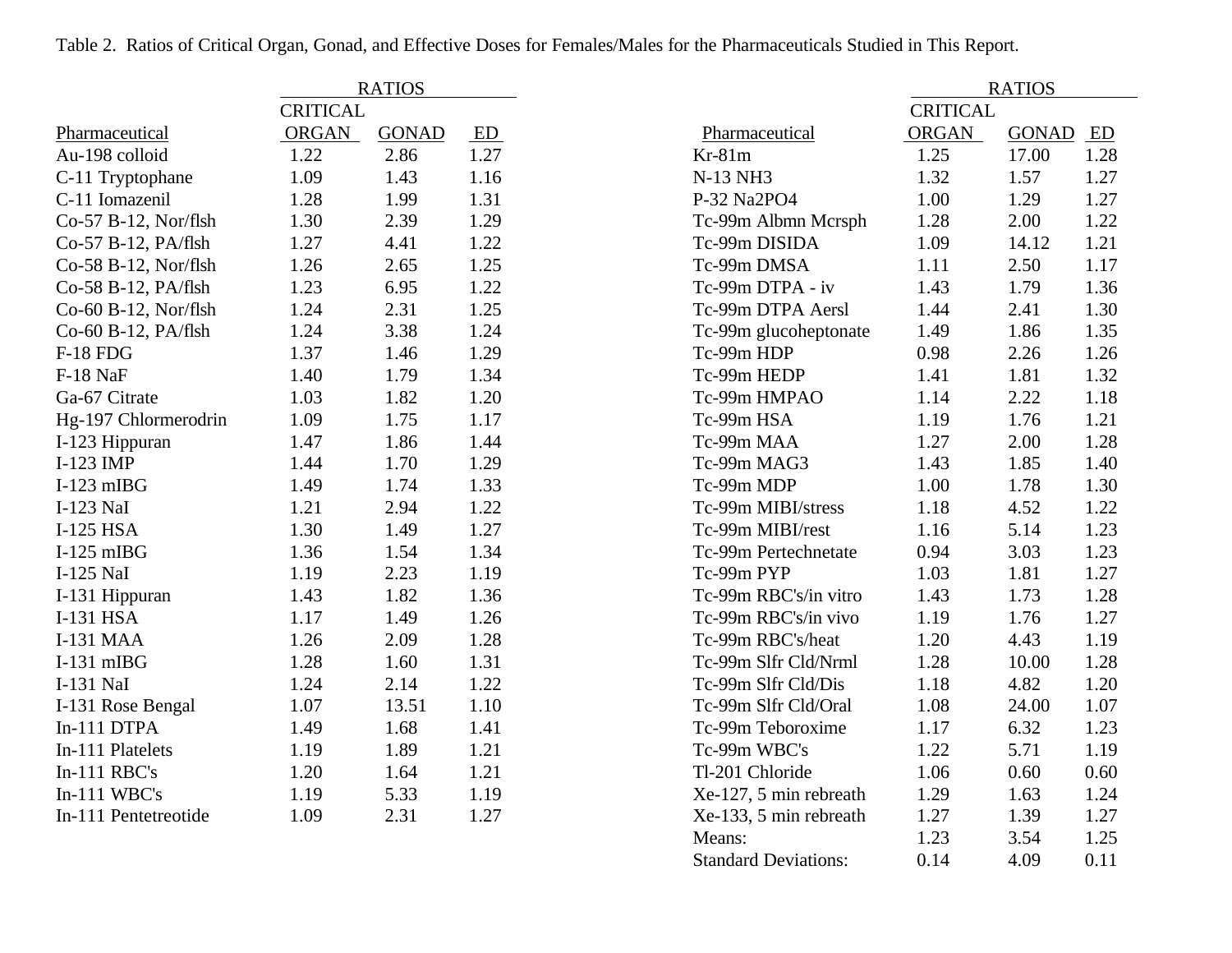Table 3. Breast Doses Estimated for the Radiopharmaceuticals Studied in This Report.

|                      | <b>Breast Dose</b> |                        | <b>Breast Dose</b> |
|----------------------|--------------------|------------------------|--------------------|
| Pharmaceutical       | (mGy/MBq)          | Pharmaceutical         | (mGy/MBq)          |
| Au-198 colloid       | 0.124              | $Kr-81m$               | 4.60e-06           |
| Co-57 B-12, Nor/flsh | 0.986              | N-13 NH3               | 0.00163            |
| Co-57 B-12, PA/flsh  | 0.126              | P-32 Na2PO4            | 0.98               |
| Co-58 B-12, Nor/flsh | 2.47               | Tc-99m Albmn Mcrsph    | 0.00516            |
| Co-58 B-12, PA/flsh  | 0.327              | Tc-99m DMSA            | 0.00173            |
| Co-60 B-12, Nor/flsh | 39.7               | Tc-99m DTPA - iv       | 0.00137            |
| Co-60 B-12, PA/flsh  | 5.08               | Tc-99m DTPA Aersl      | 0.00162            |
| <b>F-18 FDG</b>      | 0.0117             | Tc-99m glucoheptonate  | 0.00141            |
| F-18 NaF             | 0.00337            | Tc-99m HDP             | 0.00163            |
| Ga-67 Citrate        | 0.0592             | Tc-99m HEDP            | 0.00133            |
| Hg-197 Chlormerodrin | 0.00501            | Tc-99m HMPAO           | 0.0023             |
| I-123 Hippuran       | 0.000236           | Tc-99m HSA             | 0.00457            |
| I-123 IMP            | 0.011              | Tc-99m MAA             | 0.00551            |
| $I-123$ mIBG         | 0.00515            | Tc-99m MAG3            | 0.000142           |
| I-123 NaI            | 0.0039             | Tc-99m MDP             | 0.00121            |
| I-125 HSA            | 0.207              | Tc-99m MIBI/stress     | 0.00212            |
| $I-125$ mIBG         | 0.0156             | Tc-99m Pertechnetate   | 0.00207            |
| I-125 NaI            | 0.00889            | Tc-99m PYP             | 0.00192            |
| I-131 Hippuran       | 0.000935           | Tc-99m RBC's/in vitro  | 0.00382            |
| I-131 HSA            | 0.509              | Tc-99m RBC's/in vivo   | 0.00414            |
| <b>I-131 MAA</b>     | 0.0988             | Tc-99m RBC's/heat      | 0.00185            |
| $I-131$ mIBG         | 0.0665             | Tc-99m Slfr Cld/Nrml   | 0.00268            |
| I-131 NaI            | 0.0556             | Tc-99m Slfr Cld/Dis    | 0.00236            |
| I-131 Rose Bengal    | 0.00694            | Tc-99m Slfr Cld/Oral   | 0.000491           |
| In-111 DTPA          | 0.00447            | Tc-99m Teboroxime      | 0.0026             |
| In-111 Platelets     | 0.113              | Tc-99m WBC's           | 0.00224            |
| $In-111$ RBC's       | 0.137              | Tl-201 Chloride        | 0.0407             |
| $In-111$ WBC's       | 0.0802             | Xe-127, 5 min rebreath | 0.000182           |
| In-111 Pentetreotide | 0.0155             | Xe-133, 5 min rebreath | 0.00023            |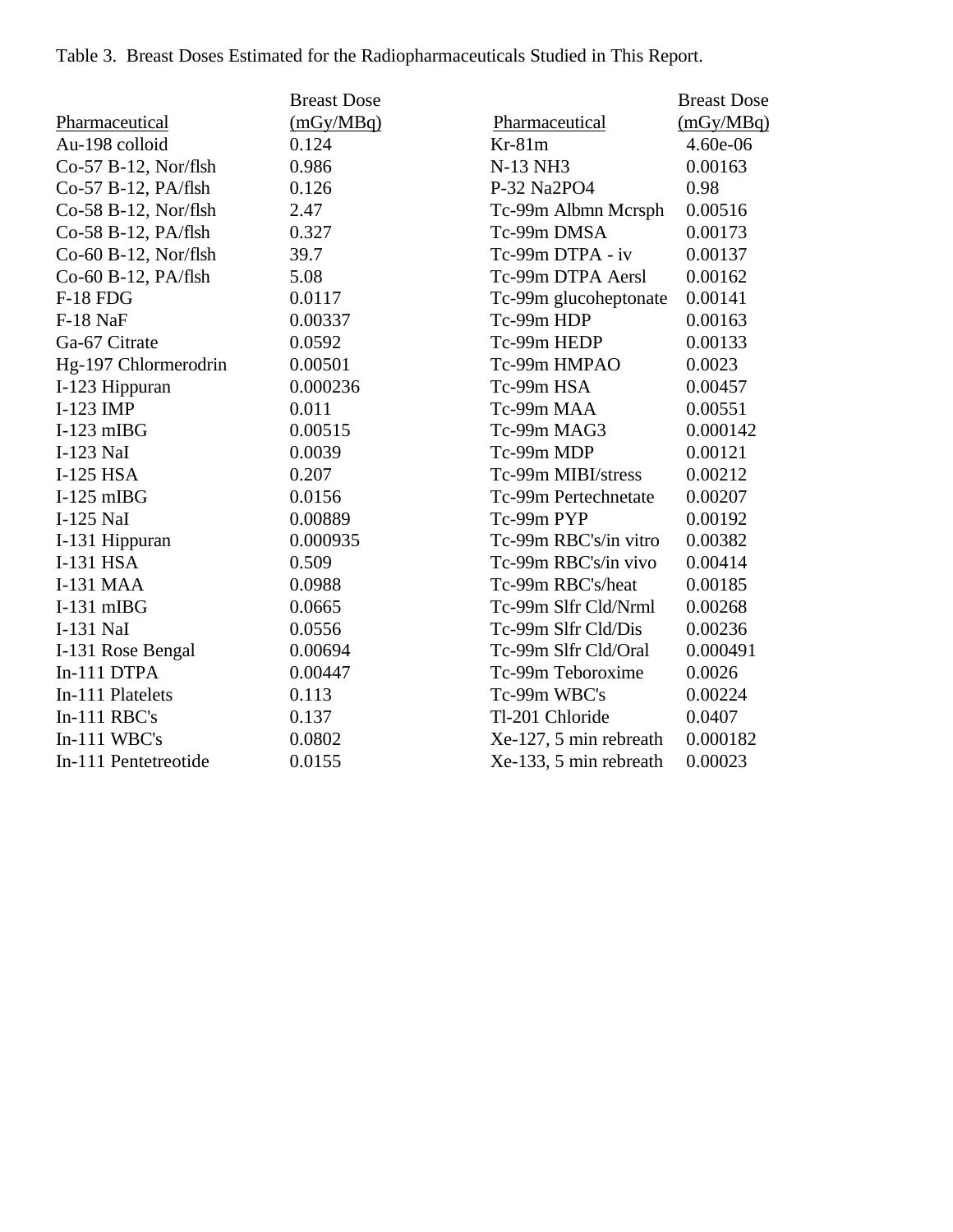Table 4. Absorbed Dose Estimates to the Embryo/Fetus Per Unit Activity of Radiopharmaceutical Administered to the Mother (shading indicates maternal and fetal self dose contributions) (from (7)).

| Radiopharmaceutical                       | Early<br>mGy/MBq | 3 Month<br>mGy/MBq | 6 Month<br>mGy/MBq | 9 Month<br>mGy/MBq |
|-------------------------------------------|------------------|--------------------|--------------------|--------------------|
| Co-57 Vitamin B-1, Normal-Flushing        | $1.0E + 00$      | $6.8E-01$          | 8.4E-01            | 8.8E-01            |
| Co-57 Vitamin B-12, Normal-No<br>Flushing | $1.5E + 00$      | $1.0E + 00$        | $1.2E + 00$        | $1.3E + 00$        |
| Co-57 Vitamin B-12, PA- Flushing          | 2.1E-01          | 1.7E-01            | 1.7E-01            | 1.5E-01            |
| Co-57 Vitamin B-12, PA- No<br>Flushing    | 2.8E-01          | 2.1E-01            | $2.2E-01$          | $2.0E-01$          |
| Co-58 Vitamin B-12,<br>Normal-Flushing    | $2.5E + 00$      | $1.9E + 00$        | $2.1E+00$          | $2.1E + 00$        |
| Co-58 Vitamin B-12, Normal-No<br>Flushing | $3.7E + 00$      | $2.8E + 00$        | $3.1E + 00$        | $3.1E + 00$        |
| Co-58 Vitamin B-12, PA-Flushing           | 8.3E-01          | 7.4E-01            | 6.4E-01            | 4.8E-01            |
| Co-58 Vitamin B-12, PA-No Flushing        | 9.8E-01          | 8.5E-01            | 7.6E-01            | 6.0E-01            |
| Co-60 Vitamin B-12,<br>Normal-Flushing    | $3.7E + 01$      | $2.8E + 01$        | $3.1E + 01$        | $3.2E + 01$        |
| Co-60 Vitamin B-12, Normal-No<br>Flushing | $5.5E + 01$      | $4.2E + 01$        | $4.7E + 01$        | $4.7E + 01$        |
| Co-60 Vitamin B-12, PA-Flushing           | $5.9E + 00$      | $4.7E + 00$        | $4.8E + 00$        | $4.5E + 00$        |
| Co-60 Vitamin B-12, PA-No Flushing        | $8.3E + 00$      | $6.5E + 00$        | $6.8E + 00$        | $6.5E + 00$        |
| <b>F-18 FDG</b>                           | 2.7E-02          | 1.7E-02            | 9.4E-03            | 8.1E-03            |
| F-18 Sodium Fluoride                      | 2.2E-02          | 1.7E-02            | 7.5E-03            | 6.8E-03            |
| Ga-67 Citrate                             | 9.3E-02          | 2.0E-01            | 1.8E-01            | 1.3E-01            |
| I-123 Hippuran                            | 3.1E-02          | 2.4E-02            | 8.4E-03            | 7.9E-03            |
| I-123 IMP                                 | 1.9E-02          | 1.1E-02            | 7.1E-03            | 5.9E-03            |
| <b>I-123 MIBG</b>                         | 1.8E-02          | 1.2E-02            | 6.8E-03            | $6.2E-03$          |
| I-123 Sodium Iodide                       | 2.0E-02          | 1.4E-02            | 1.1E-02            | 9.8E-03            |
| I-124 Sodium Iodide                       | 1.4E-01          | 1.0E-01            | 5.9E-02            | 4.6E-02            |
| $I-125$ HSA                               | 2.5E-01          | 7.8E-02            | 3.8E-02            | 2.6E-02            |
| $I-125$ IMP                               | 3.2E-02          | 1.3E-02            | 4.8E-03            | 3.6E-03            |
|                                           |                  |                    |                    |                    |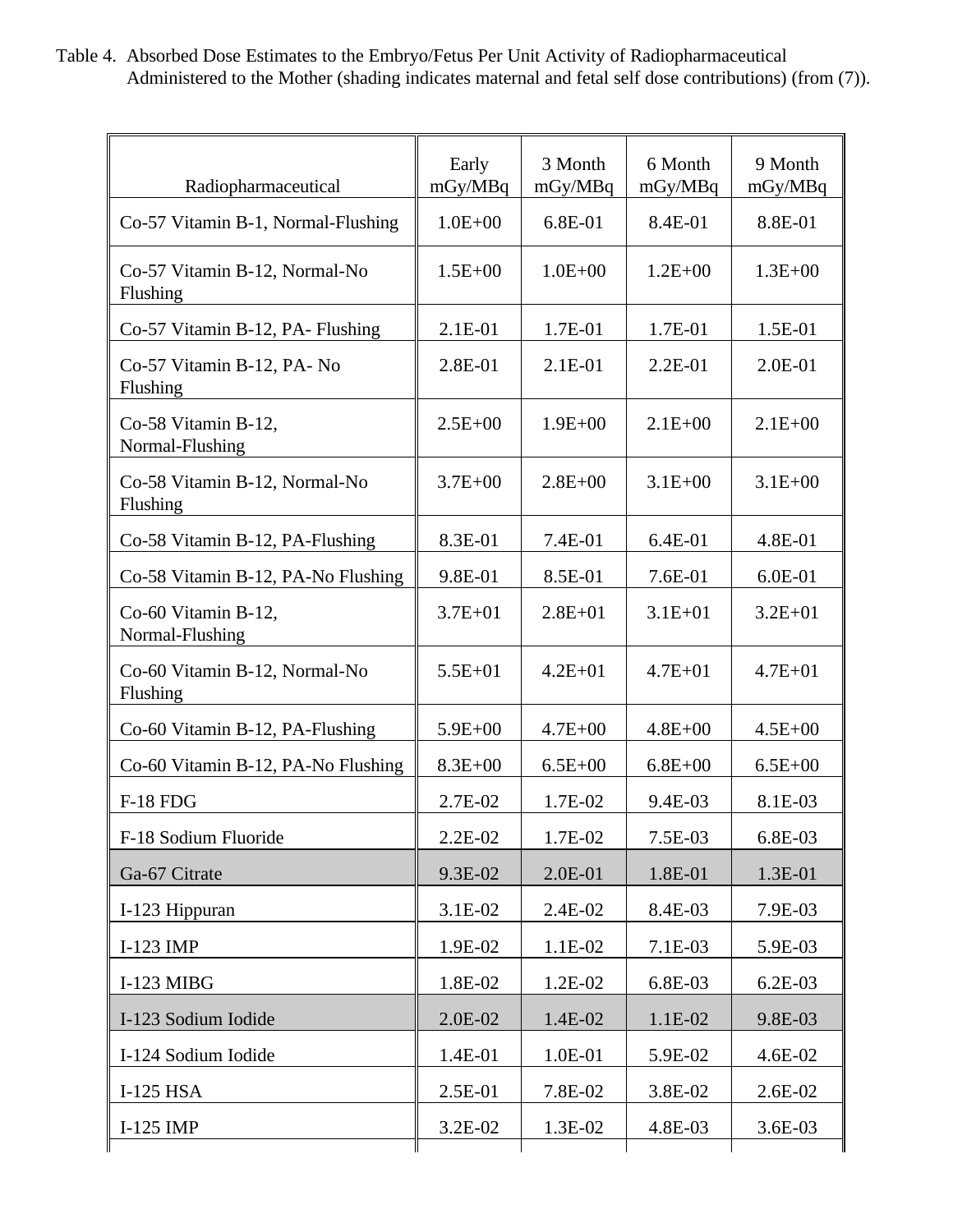| Radiopharmaceutical<br><b>I-125 MIBG</b> | Early<br>mGy/MBq<br>2.6E-02 | 3 Month<br>mGy/MBq<br>1.1E-02 | 6 Month<br>mGy/MBq<br>4.1E-03 | 9 Month<br>mGy/MBq<br>3.4E-03 |
|------------------------------------------|-----------------------------|-------------------------------|-------------------------------|-------------------------------|
| I-125 Sodium Iodide                      | 1.8E-02                     | 9.5E-03                       | 3.5E-03                       | 2.3E-03                       |
| I-126 Sodium Iodide                      | 7.8E-02                     | 5.1E-02                       | 3.2E-02                       | 2.6E-02                       |
| I-130 Sodium Iodide                      | 1.8E-01                     | 1.3E-01                       | 7.6E-02                       | 5.7E-02                       |
|                                          | 6.4E-02                     |                               |                               |                               |
| I-131 Hippuran                           |                             | 5.0E-02                       | 1.9E-02                       | 1.8E-02                       |
| I-131 HSA                                | 5.2E-01                     | 1.8E-01                       | 1.6E-01                       | 1.3E-01                       |
| <b>I-131 MAA</b>                         | 6.7E-02                     | 4.2E-02                       | 4.0E-02                       | 4.2E-02                       |
| I-131 MIBG                               | 1.1E-01                     | 5.4E-02                       | 3.8E-02                       | 3.5E-02                       |
| I-131 Sodium Iodide                      | 7.2E-02                     | 6.8E-02                       | 2.3E-01                       | 2.7E-01                       |
| I-131 Rose Bengal                        | 2.2E-01                     | 2.2E-01                       | 1.6E-01                       | 9.0E-02                       |
| In-111 DTPA                              | 6.5E-02                     | 4.8E-02                       | 2.0E-02                       | 1.8E-02                       |
| In-111 Pentetreotide                     | 8.2E-02                     | 6.0E-02                       | 3.5E-02                       | 3.1E-02                       |
| In-111 Platelets                         | 1.7E-01                     | 1.1E-01                       | 9.9E-02                       | 8.9E-02                       |
| In-111 Red Blood Cells                   | 2.2E-01                     | 1.3E-01                       | 1.1E-01                       | 8.6E-02                       |
| In-111 White Blood Cells                 | 1.3E-01                     | 9.6E-02                       | 9.6E-02                       | 9.4E-02                       |
| Tc-99m Albumin Microspheres              | 4.1E-03                     | 3.0E-03                       | 2.5E-03                       | 2.1E-03                       |
| Tc-99m Disofenin                         | 1.7E-02                     | 1.5E-02                       | 1.2E-02                       | 6.7E-03                       |
| Tc-99m DMSA                              | 5.1E-03                     | 4.7E-03                       | 4.0E-03                       | 3.4E-03                       |
| Tc-99m DTPA                              | 1.2E-02                     | 8.7E-03                       | 4.1E-03                       | 4.7E-03                       |
| Tc-99m DTPA Aerosol                      | 5.8E-03                     | 4.3E-03                       | 2.3E-03                       | 3.0E-03                       |
| Tc-99m Glucoheptonate                    | 1.2E-02                     | 1.1E-02                       | 5.3E-03                       | 4.6E-03                       |
| Tc-99m HDP                               | 5.2E-03                     | 5.4E-03                       | 3.0E-03                       | 2.5E-03                       |
| Tc-99m HEDP                              | 7.2E-03                     | 5.2E-03                       | 2.7E-03                       | 2.4E-03                       |
| Tc-99m HMPAO                             | 8.7E-03                     | 6.7E-03                       | 4.8E-03                       | 3.6E-03                       |
| Tc-99m Human Serum Albumin               | 5.1E-03                     | 3.0E-03                       | 2.6E-03                       | 2.2E-03                       |
| Tc-99m MAA                               | 2.8E-03                     | 4.0E-03                       | 5.0E-03                       | 4.0E-03                       |
| Tc-99m MAG3                              | 1.8E-02                     | 1.4E-02                       | 5.5E-03                       | 5.2E-03                       |
| Tc-99m MDP                               | 6.1E-03                     | 5.4E-03                       | 2.7E-03                       | 2.4E-03                       |
| Tc-99m MIBI-rest                         | 1.5E-02                     | 1.2E-02                       | 8.4E-03                       | 5.4E-03                       |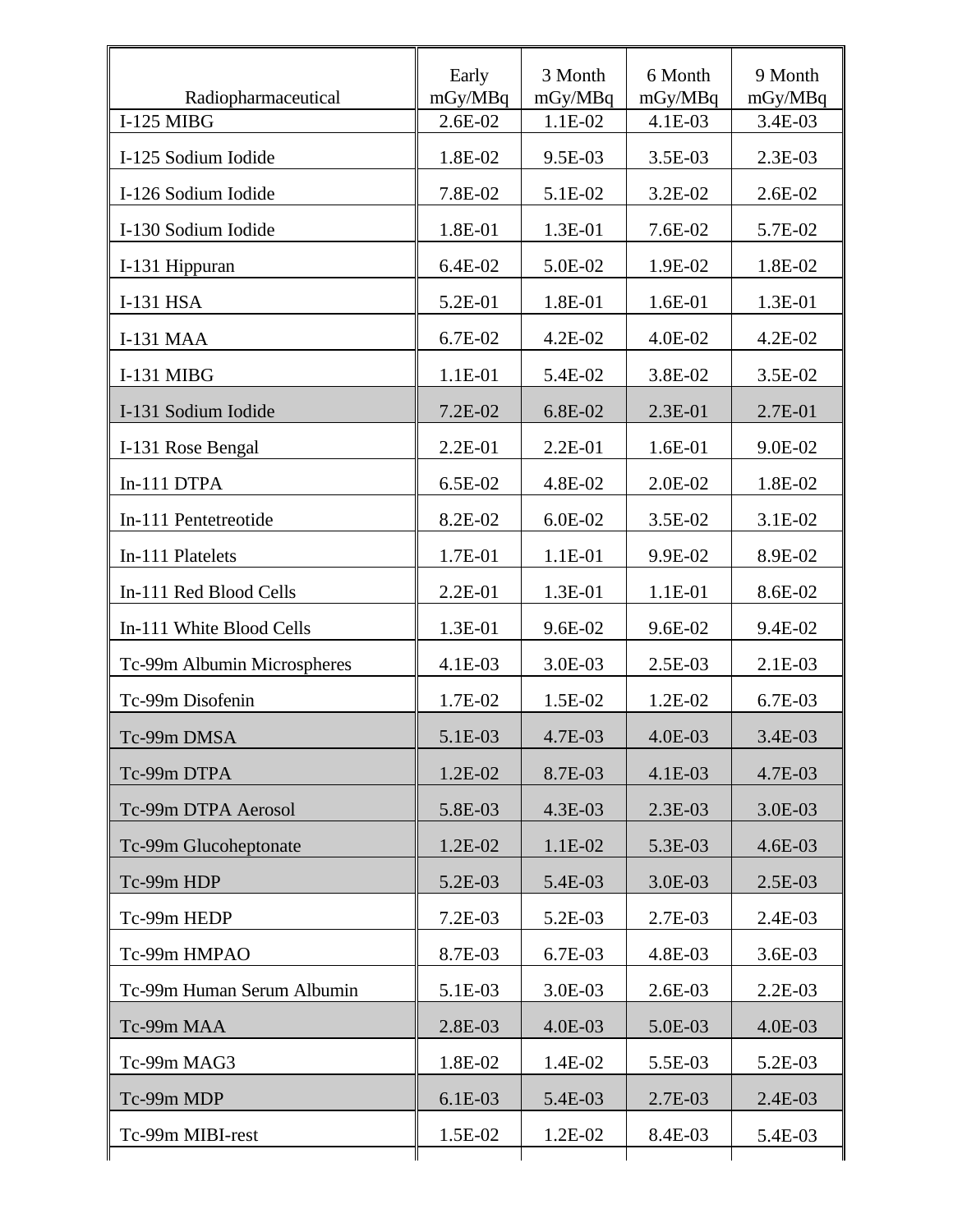| Radiopharmaceutical                                          | Early<br>mGy/MBq | 3 Month<br>mGy/MBq | 6 Month<br>mGy/MBq | 9 Month<br>mgy/MBq |
|--------------------------------------------------------------|------------------|--------------------|--------------------|--------------------|
| Tc-99m MIBI-stress                                           | 1.2E-02          | 9.5E-03            | 6.9E-03            | 4.4E-03            |
| Tc-99m Pertechnetate                                         | 1.1E-02          | $2.2E-02$          | 1.4E-02            | 9.3E-03            |
| Tc-99m PYP                                                   | 6.0E-03          | $6.6E-03$          | 3.6E-03            | 2.9E-03            |
| Tc-99m RBC-Heat Treated                                      | 1.7E-03          | 1.6E-03            | $2.1E-03$          | $2.2E-03$          |
| Tc-99m RBC-in vitro                                          | 6.8E-03          | 4.7E-03            | 3.4E-03            | 2.8E-03            |
| Tc-99m RBC-in vivo                                           | 6.4E-03          | 4.3E-03            | 3.3E-03            | 2.7E-03            |
| Tc-99m Sulfur Colloid-normal                                 | 1.8E-03          | $2.1E-03$          | 3.2E-03            | 3.7E-03            |
| Tc-99m Sulfur Colloid-Liver Disease                          | 3.2E-03          | 2.5E-03            | 2.8E-03            | 2.8E-03            |
| Tc-99m Teboroxime                                            | 8.9E-03          | 7.1E-03            | 5.8E-03            | 3.7E-03            |
| Tc-99m White Blood Cells                                     | 3.8E-03          | 2.8E-03            | 2.9E-03            | 2.8E-03            |
| Tl-201 Chloride                                              | 9.7E-02          | 5.8E-02            | 4.7E-02            | 2.7E-02            |
| Xe-127, 5 minute rebreathing, 5 liter<br>spirometer volume   | 4.3E-04          | $2.4E-04$          | 1.9E-04            | 1.5E-04            |
| Xe-127, 5 minute rebreathing, 7.5 liter<br>spirometer volume | 2.3E-04          | 1.3E-04            | 1.0E-04            | 8.4E-05            |
| Xe-127, 5 minute rebreathing, 10 liter<br>spirometer volume  | 2.3E-04          | 1.4E-04            | 1.1E-04            | $9.2E-05$          |
| Xe-133, 5 minute rebreathing, 5 liter<br>spirometer volume   | 4.1E-04          | 4.8E-05            | $3.5E-05$          | $2.6E-05$          |
| Xe-133, 5 minute rebreathing, 7.5 liter<br>spirometer volume | $2.2E-04$        | 2.6E-05            | 1.9E-05            | 1.5E-05            |
| Xe-133, 5 minute rebreathing, 10 liter<br>spirometer volume  | 2.5E-04          | 2.9E-05            | 2.1E-05            | 1.6E-05            |
| Xe-133, injection                                            | 4.9E-06          | 1.0E-06            | 1.4E-06            | 1.6E-06            |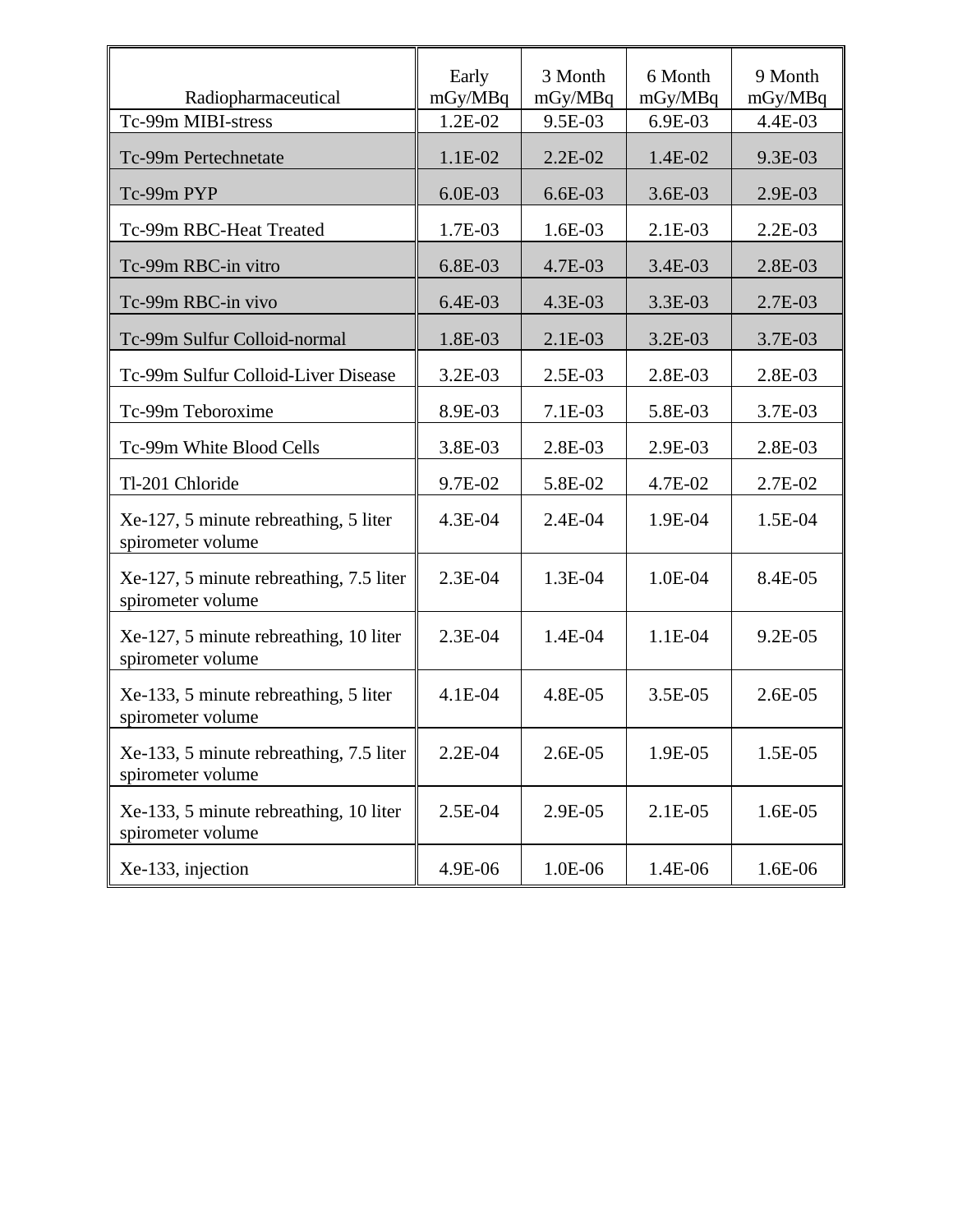Table 5. Summary of Recommendations for Radiopharmaceuticals Excreted in the Breast Milk (from (8)).

| Pharmaceutical                    | Administered<br>Activity, MBq<br>(mCi) | Counseling<br>Needed? | Advisory         | Comments                           |
|-----------------------------------|----------------------------------------|-----------------------|------------------|------------------------------------|
| Ga-67 Citrate                     | 185(5.0)                               | Yes                   | Cessation        |                                    |
| Tc-99m DTPA                       | 740 (20)                               | N <sub>0</sub>        |                  |                                    |
| Tc-99m MAA                        | 148(4)                                 | Yes                   | 12 <sup>hr</sup> |                                    |
| Tc-99m Pertechnetate              | 1110 (30)                              | Yes                   | 24 hr            |                                    |
| I-131 NaI                         | 5550 (150)                             | Yes                   | Cessation        |                                    |
| Cr-51 EDTA                        | 1.85(0.05)                             | N <sub>o</sub>        |                  |                                    |
| Tc-99m DISIDA                     | 300(8)                                 | N <sub>o</sub>        |                  |                                    |
| Tc-99m glucoheptonate             | 740 (20)                               | N <sub>o</sub>        |                  |                                    |
| Tc-99m HAM                        | 300(8)                                 | N <sub>o</sub>        |                  |                                    |
| Tc-99m MIBI                       | 1110 (30)                              | N <sub>o</sub>        |                  |                                    |
| Tc-99m MDP                        | 740 (20)                               | N <sub>o</sub>        |                  |                                    |
| Tc-99m PYP                        | 740 (20)                               | N <sub>o</sub>        |                  |                                    |
| Tc-99m RBC's in vivo<br>labeling  | 740 (20)                               | Yes                   | 12 <sub>hr</sub> |                                    |
| Tc-99m RBC's in vitro<br>labeling | 740 (20)                               | N <sub>o</sub>        |                  |                                    |
| Tc-99m Sulfur Colloid             | 444 (12)                               | Yes                   | 12 <sup>hr</sup> |                                    |
| In-111 WBC's                      | 18.5(0.5)                              | Yes                   | 12 <sup>hr</sup> |                                    |
| I-123 NaI                         | 14.8(0.4)                              | N <sub>o</sub>        |                  |                                    |
| I-123 OIH                         | 74(2)                                  | N <sub>o</sub>        |                  | No consideration of<br>free iodide |
| $I-123$ mIBG                      | 370 (10)                               | Yes                   | 24 hr            | No consideration of<br>free iodide |
| I-125 OIH                         | 0.37(0.01)                             | N <sub>o</sub>        |                  | No consideration of<br>free iodide |
| I-131 OIH                         | 11.1(0.3)                              | N <sub>o</sub>        |                  | No consideration of<br>free iodide |
| $Tl-201$                          | 111(3)                                 | Yes                   | 168 hr           |                                    |
|                                   |                                        |                       |                  |                                    |